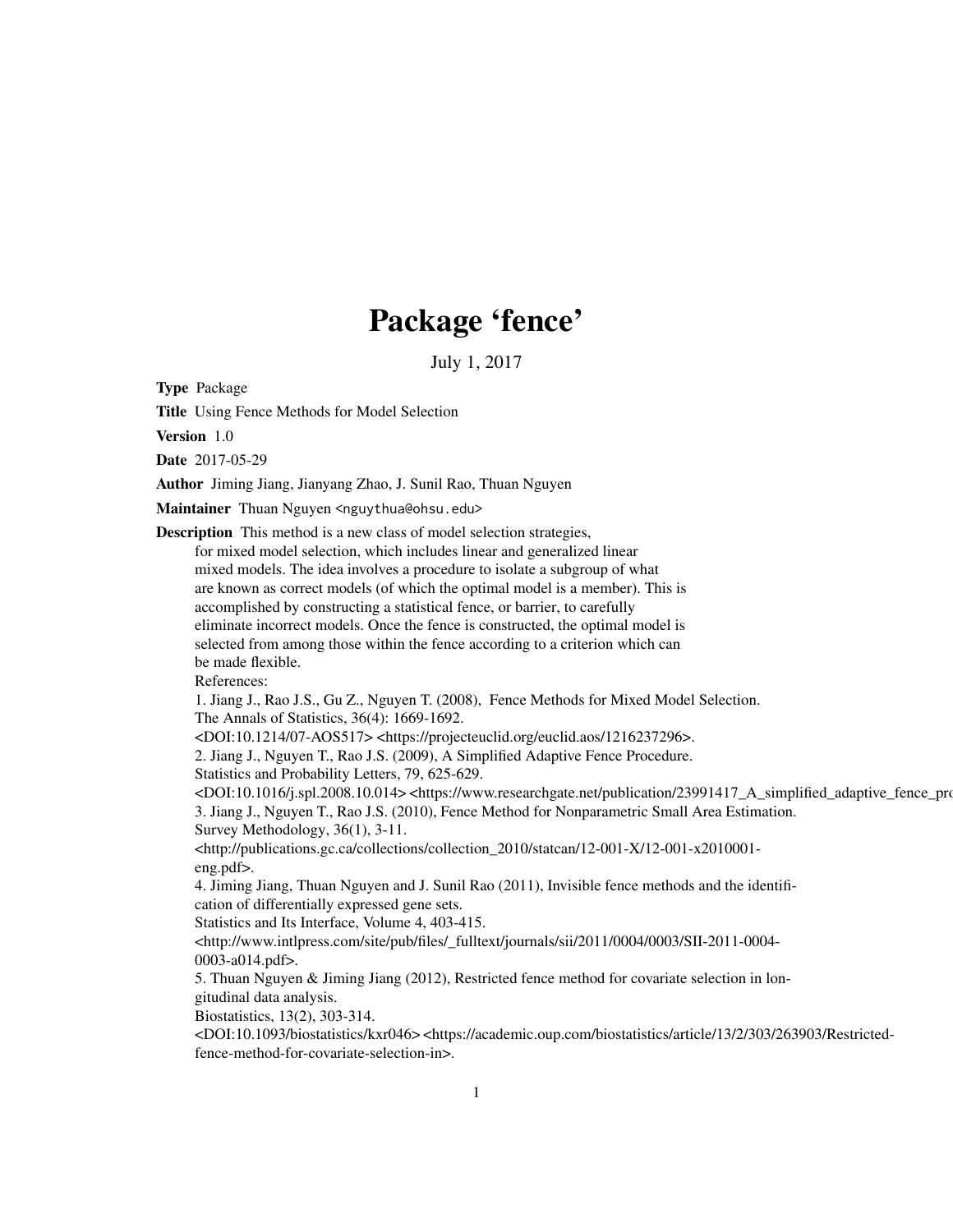6. Thuan Nguyen, Jie Peng, Jiming Jiang (2014), Fence Methods for Backcross Experiments. Statistical Computation and Simulation, 84(3), 644-662. <DOI:10.1080/00949655.2012.721885> <https://www.ncbi.nlm.nih.gov/pmc/articles/PMC3891925/>. 7. Jiang, J. (2014), The fence methods, in Advances in Statistics, Hindawi Publishing Corp., Cairo. <DOI:10.1155/2014/830821>. 8. Jiming Jiang and Thuan Nguyen (2015), The Fence Methods, World Scientific, Singapore. <https://www.abebooks.com/9789814596060/Fence-Methods-Jiming-Jiang-981459606X/plp>.

License BSD\_2\_clause + file LICENSE

**Depends**  $R$  ( $>= 2.10$ )

Imports MASS, stats, lme4, ggplot2, compiler, sae, fields, grDevices, snowfall, snow

Suggests pscl

RoxygenNote 6.0.1

NeedsCompilation no

Repository CRAN

Date/Publication 2017-07-01 08:02:18 UTC

## R topics documented:

| $\mathbf{3}$ |
|--------------|
| 5            |
| $\tau$       |
| - 8          |
| -10          |
|              |
|              |
|              |
|              |
|              |
|              |
|              |
|              |
|              |
| 23           |
|              |
|              |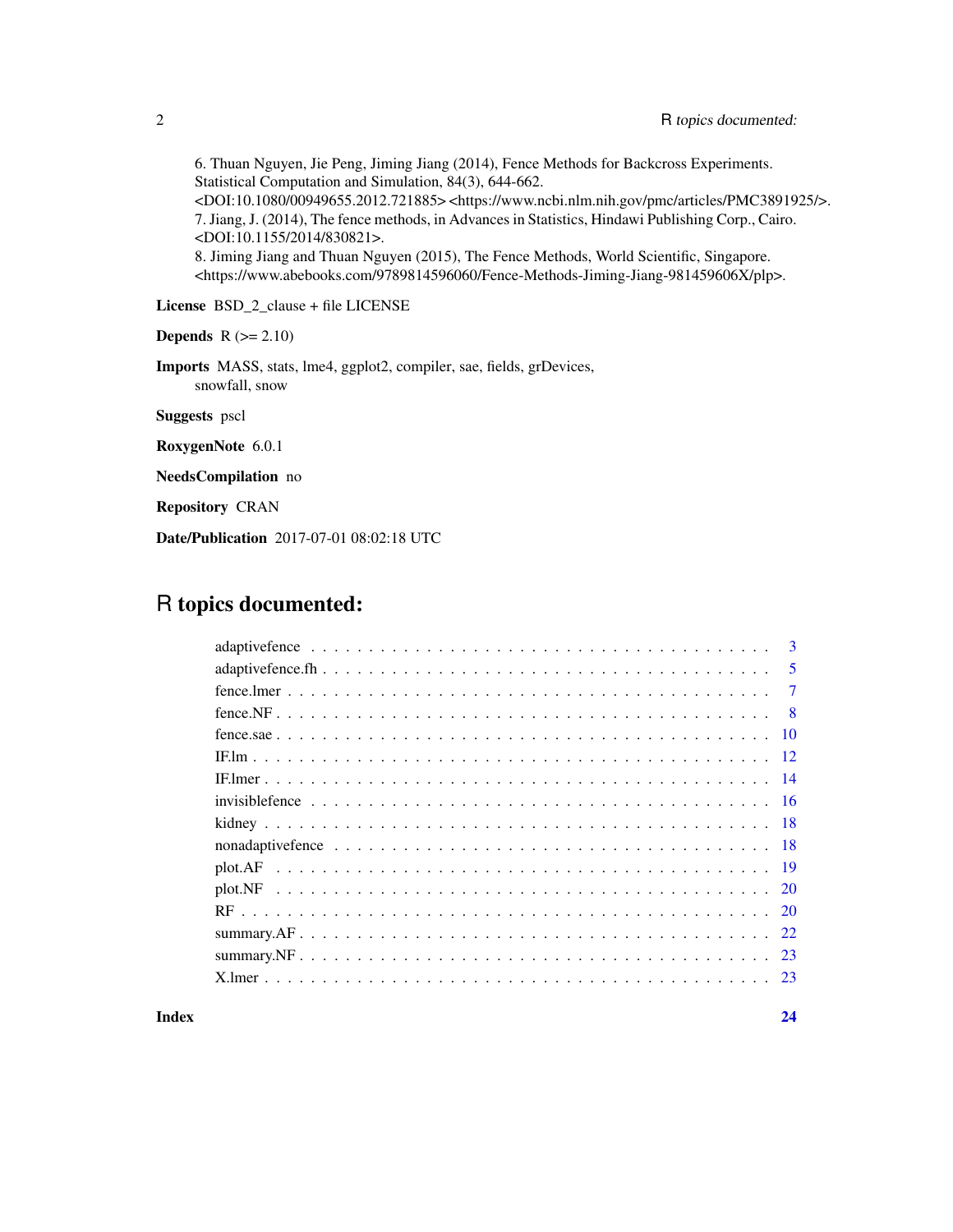<span id="page-2-0"></span>

Adaptive Fence model selection

## Usage

adaptivefence(mf, f, ms, d, lf, pf, bs, grid = 101, bandwidth)

## Arguments

| mf        | function for fitting the model                  |
|-----------|-------------------------------------------------|
| f         | formula of full model                           |
| ms        | list of formula of candidates models            |
| d         | data                                            |
| 1f        | measure lack of fit (to minimize)               |
| рf        | model selection criteria, e.g., model dimension |
| bs        | bootstrap samples                               |
| grid      | grid for c                                      |
| bandwidth | handwidth for kernel smooth function            |

## Value

| models             | list all model candidates in the model space                                                                                |
|--------------------|-----------------------------------------------------------------------------------------------------------------------------|
| B                  | list the number of bootstrap samples that have been used                                                                    |
| lack_of_fit_matrix |                                                                                                                             |
|                    | list a matrix of Qs for all model candidates (in columns). Each row is for each<br>bootstrap sample                         |
| Od_matrix          | list a matrix of OM - OM tilde for all model candidates. Each row is for each<br>bootrap sample                             |
| bandwidth          | list the value of bandwidth                                                                                                 |
| model_mat          | list a matrix of selected models at each c values in grid (in columns). Each row<br>is for each bootstrap sample            |
| freq_mat           | list a matrix of coverage probabilities (frequency/smooth_frequency) of each<br>selected models for a given c value (index) |
| C                  | list the adaptive choice of c value from which the parsimonious model is selected                                           |
| sel_model          | list the selected (parsimonious) model given the adaptive c value                                                           |

## Author(s)

Jiming Jiang Jianyang Zhao J. Sunil Rao Thuan Nguyen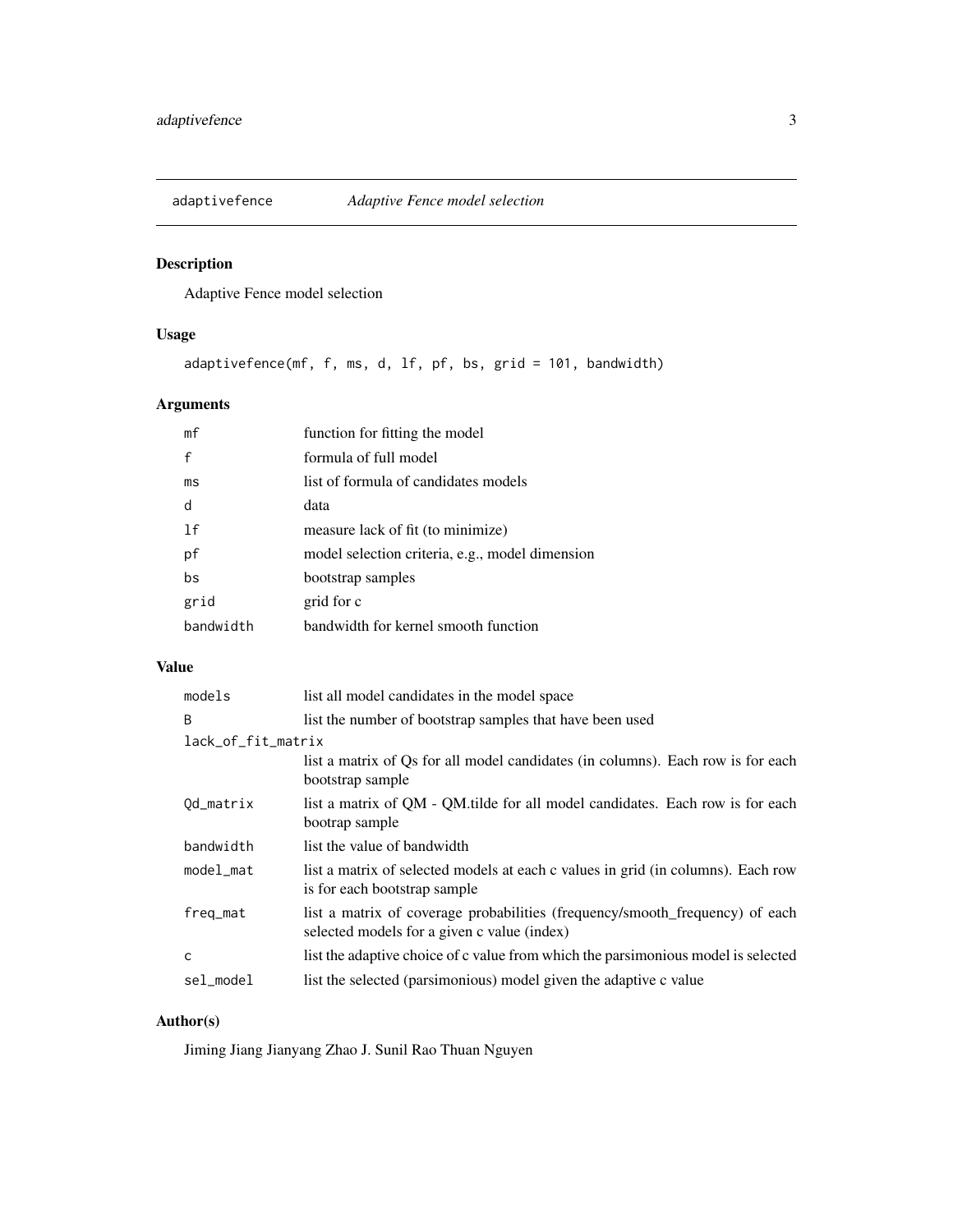#### References

- Jiang J., Rao J.S., Gu Z., Nguyen T. (2008), Fence Methods for Mixed Model Selection. The Annals of Statistics, 36(4): 1669-1692
- Jiang J., Nguyen T., Rao J.S. (2009), A Simplified Adaptive Fence Procedure. Statistics and Probability Letters, 79, 625-629
- Thuan Nguyen, Jie Peng, Jiming Jiang (2014), Fence Methods for Backcross Experiments. Statistical Computation and Simulation, 84(3), 644-662

#### Examples

```
## Not run:
require(fence)
#### Example 1 #####
data(iris)
full = Sepal.Length ~ Sepal.Width + Petal.Length + Petal.Width + (1|Species)
test_af = fence.lmer(full, iris)
plot(test_af)
test_af$sel_model
#### Example 2 #####
r =1234; set.seed(r)
p=8; n=150; rho = 0.6
id = rep(1:50, each=3)R = diag(p)for(i in 1:p){
  for(j in 1:p){
    R[i,j] = rho'(abs(i-j))}
}
R = 1*Rx=mvrnorm(n, rep(0, p), R) # all x's are time-varying dependence #
colnames(x)=paste('x',1:p, sep='')
tbetas = c(0, 0.5, 1, 0, 0.5, 1, 0, 0.5) # non-zero beta 2,3,5,6,8
epsilon = rnorm(150)
y = x%*%tbetas + epsilon
colnames(y) = 'y'
data = data-frame(cbind(x,y,id))full = y ~ x1+x2+x3+x4+x5+x6+x7+x8+(1|id)
#X = paste('x', 1:p, sep='', collapse='+)#full = as.formula(paste('y~',X,'+(1|id)', sep="")) #same as previous one
fence_obj = fence.lmer(full,data) # it takes 3-5 min #
plot(fence_obj)
fence_obj$sel_model
```
## End(Not run)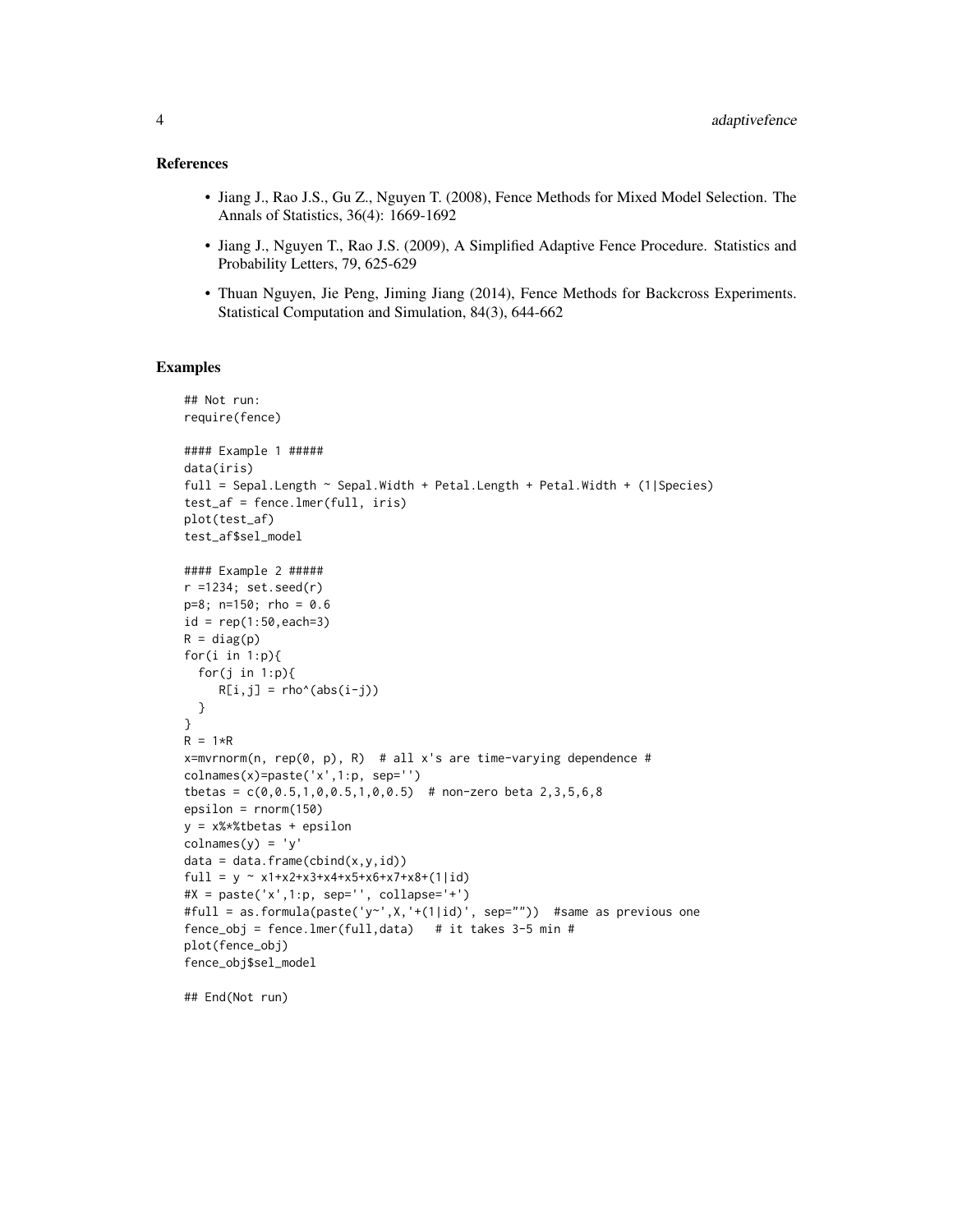<span id="page-4-0"></span>

Adaptive Fence model selection (Small Area Estmation)

#### Usage

adaptivefence.fh(mf, f, ms, d, lf, pf, bs, grid = 101, bandwidth, method)

#### Arguments

| mf        | Call function, for example: default calls: function(m, b) eblup $FH$ (formula = m,<br>vardir = D, data = b, method = "FH") |
|-----------|----------------------------------------------------------------------------------------------------------------------------|
| f         | <b>Full Model</b>                                                                                                          |
| ms        | find candidate model, findsubmodel.fh(full)                                                                                |
| d         | Dimension number                                                                                                           |
| 1f        | Measures lack of fit using function (res) -res\$fit\$goodness[1]                                                           |
| рf        | Dimensions of model                                                                                                        |
| bs        | <b>B</b> ootstrap                                                                                                          |
| grid      | grid for c                                                                                                                 |
| bandwidth | bandwidth for kernel smooth function                                                                                       |
| method    | Method to be used. Fay-Herriot method is the default.                                                                      |

## Details

In Jiang et. al  $(2008)$ , the adaptive c value is chosen from the highest peak in the  $p^*$  vs. c plot. In Jiang et. al (2009), 95% CI is taken into account while choosing such an adaptive choice of c. In Thuan Nguyen et. al (2014), the adaptive c value is chosen from the first peak. This approach works better in the moderate sample size or weak signal situations. Empirically, the first peak becomes highest peak when sample size increases or signals become stronger

#### Value

| models             | list all model candidates in the model space                                                        |  |
|--------------------|-----------------------------------------------------------------------------------------------------|--|
| B                  | list the number of bootstrap samples that have been used                                            |  |
| lack_of_fit_matrix |                                                                                                     |  |
|                    | list a matrix of Qs for all model candidates (in columns). Each row is for each<br>bootstrap sample |  |
| Od_matrix          | list a matrix of QM - QM tilde for all model candidates. Each row is for each<br>bootrap sample     |  |
| bandwidth          | list the value of bandwidth                                                                         |  |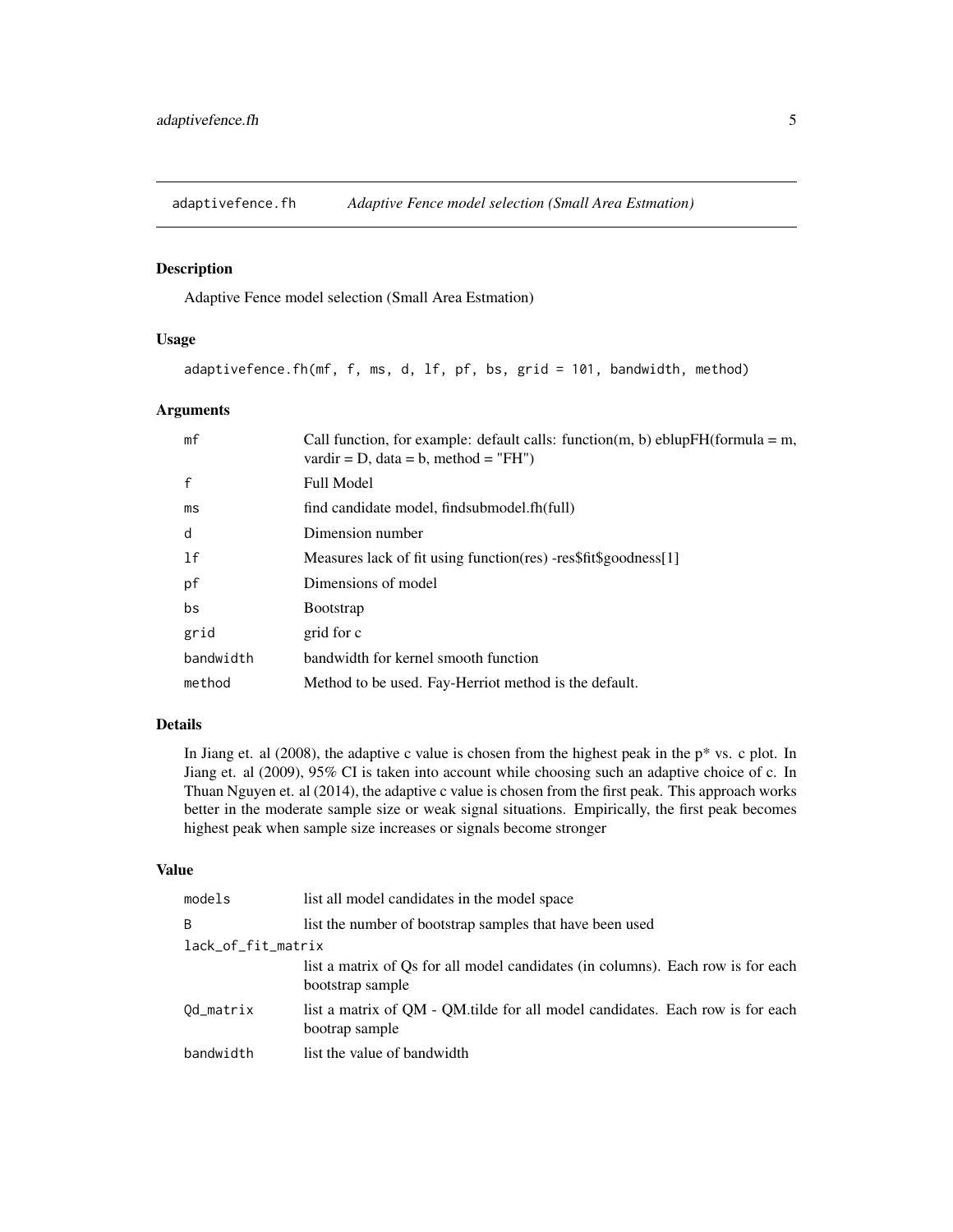| model_mat | list a matrix of selected models at each c values in grid (in columns). Each row<br>is for each bootstrap sample            |
|-----------|-----------------------------------------------------------------------------------------------------------------------------|
| freq_mat  | list a matrix of coverage probabilities (frequency/smooth frequency) of each<br>selected models for a given c value (index) |
| C         | list the adaptive choice of c value from which the parsimonious model is selected                                           |
| sel_model | list the selected (parsimonious) model given the adaptive c value                                                           |

#### Note

- The current Fence package focuses on variable selection. However, Fence methods can be used to select other parameters of interest, e.g., tunning parameter, variance-covariance structure, etc.
- The number of bootstrap samples is suggested to be increased, e.g., B=1000 when the sample size is small, or signals are weak

#### Author(s)

Jiming Jiang Jianyang Zhao J. Sunil Rao Thuan Nguyen

#### References

- Jiang J., Rao J.S., Gu Z., Nguyen T. (2008), Fence Methods for Mixed Model Selection. The Annals of Statistics, 36(4): 1669-1692
- Jiang J., Nguyen T., Rao J.S. (2009), A Simplified Adaptive Fence Procedure. Statistics and Probability Letters, 79, 625-629
- Thuan Nguyen, Jie Peng, Jiming Jiang (2014), Fence Methods for Backcross Experiments. Statistical Computation and Simulation, 84(3), 644-662

## Examples

```
## Not run:
require(fence)
### example 1 ####
data("kidney")
data = kidney[-which.max(kidney$x),] # Delete a suspicious data point #
data$x2 = data$x^2
data$x3 = data$x^3
data$x4 = data$x^4
dataSD = dataSSqrt.D.^2plot(data$y ~ data$x)
full = y~x~+x~2~+x~3~+x~4testfh = fence.sae(full, data, B=1000, fence="adaptive", method="F-H", D = D)
testfh$sel_model
testfh$c
## End(Not run)
```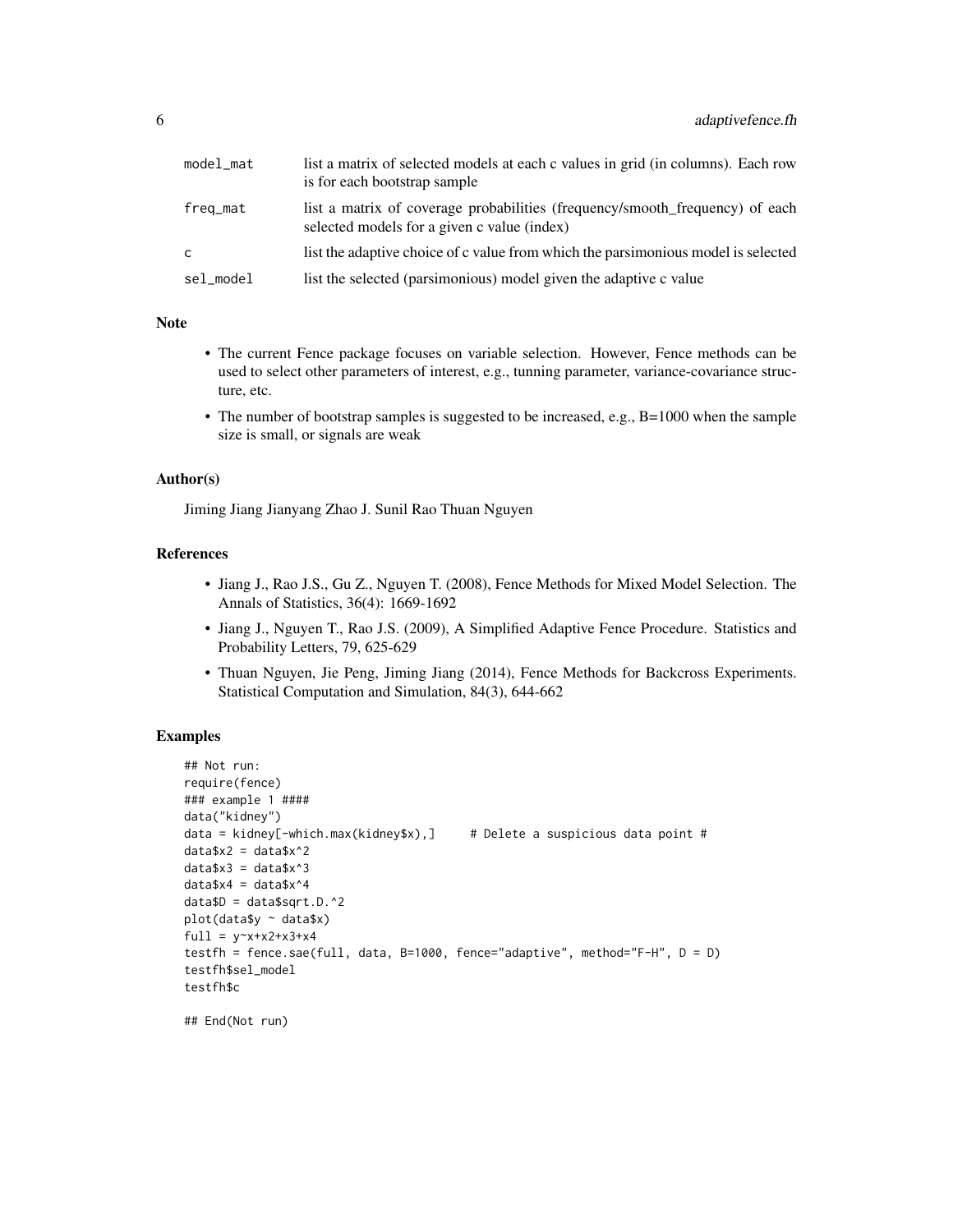<span id="page-6-0"></span>

Fence model selection (Linear Mixed Model)

#### Usage

```
fence.lmer(full, data, B = 100, grid = 101, fence = c("adaptive",
  "nonadaptive"), cn = NA, REML = TRUE, bandwidth = NA,
 cpus = parallel::detectCores())
```
#### Arguments

| full      | formula of full model                                                                                                                             |
|-----------|---------------------------------------------------------------------------------------------------------------------------------------------------|
| data      | data                                                                                                                                              |
| B         | number of bootstrap samples, parametric bootstrap is used                                                                                         |
| grid      | grid for c                                                                                                                                        |
| fence     | a procedure of the fence method to be used. It's suggested to choose nonadaptive<br>procedure if c is known; otherwise nonadaptive must be chosen |
| cn        | cn value for nonadaptive                                                                                                                          |
| REML      | Restricted Maximum Likelihood approach                                                                                                            |
| bandwidth | bandwidth for kernel smooth function                                                                                                              |
| cpus      | Number of parallel computers                                                                                                                      |

## Details

In Jiang et. al (2008), the adaptive c value is chosen from the highest peak in the p\* vs. c plot. In Jiang et. al (2009), 95% CI is taken into account while choosing such an adaptive choice of c. In Thuan Nguyen et. al (2014), the adaptive c value is chosen from the first peak. This approach works better in the moderate sample size or weak signal situations. Empirically, the first peak becomes highest peak when sample size increases or signals become stronger

## Value

| models             | list all model candidates in the model space                                                        |  |
|--------------------|-----------------------------------------------------------------------------------------------------|--|
| B                  | list the number of bootstrap samples that have been used                                            |  |
| lack_of_fit_matrix |                                                                                                     |  |
|                    | list a matrix of Qs for all model candidates (in columns). Each row is for each<br>bootstrap sample |  |
| Od_matrix          | list a matrix of OM - OM tilde for all model candidates. Each row is for each<br>bootrap sample     |  |
| bandwidth          | list the value of bandwidth                                                                         |  |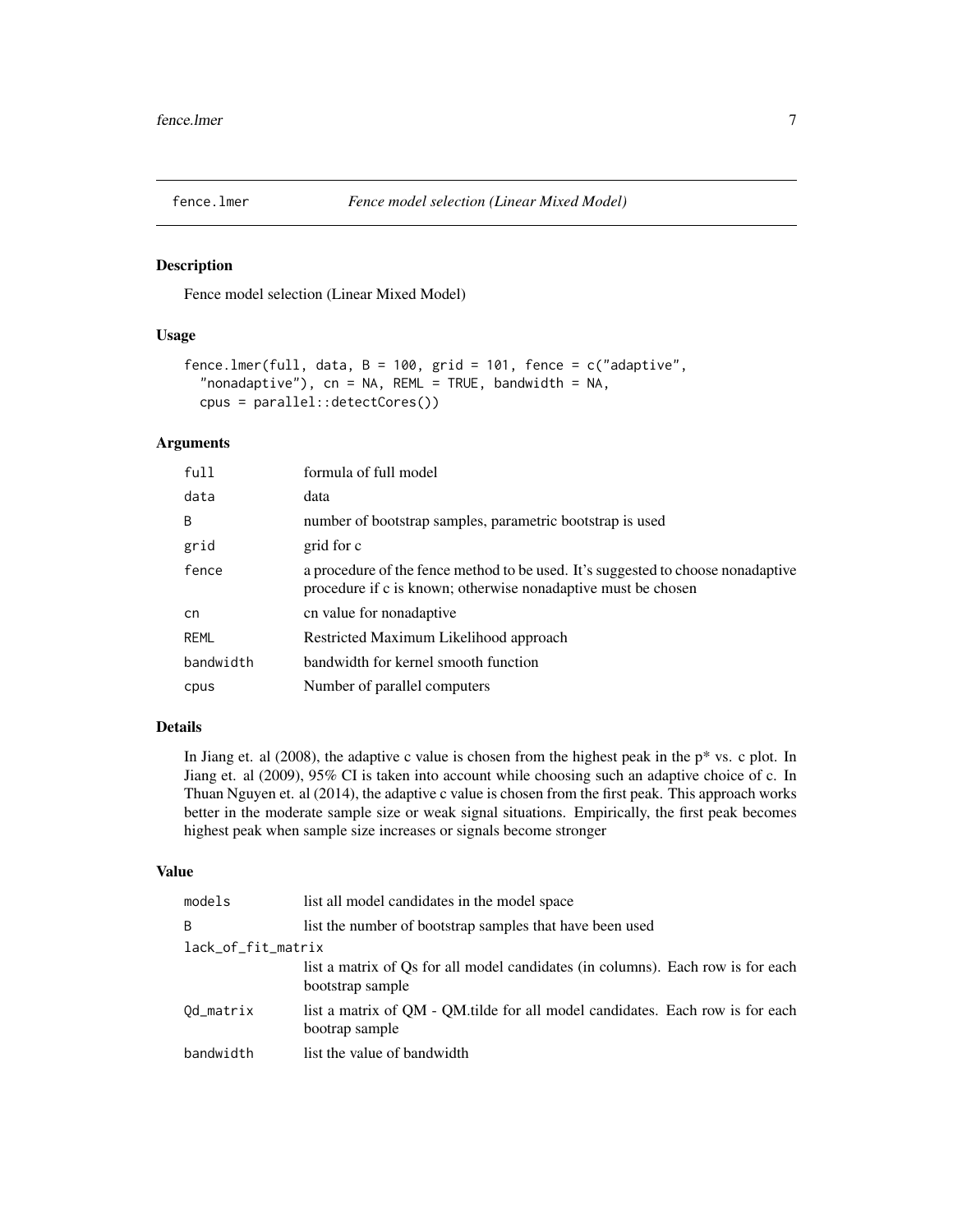<span id="page-7-0"></span>

| model mat | list a matrix of selected models at each c values in grid (in columns). Each row<br>is for each bootstrap sample            |
|-----------|-----------------------------------------------------------------------------------------------------------------------------|
| freq_mat  | list a matrix of coverage probabilities (frequency/smooth frequency) of each<br>selected models for a given c value (index) |
| C.        | list the adaptive choice of c value from which the parsimonious model is selected                                           |
| sel_model | list the selected (parsimonious) model given the adaptive c value                                                           |

@note The current Fence package focuses on variable selection. However, Fence methods can be used to select other parameters of interest, e.g., tunning parameter, variance-covariance structure, etc.

#### Author(s)

Jiming Jiang Jianyang Zhao J. Sunil Rao Thuan Nguyen

#### References

- Jiang J., Rao J.S., Gu Z., Nguyen T. (2008), Fence Methods for Mixed Model Selection. The Annals of Statistics, 36(4): 1669-1692
- Jiang J., Nguyen T., Rao J.S. (2009), A Simplified Adaptive Fence Procedure. Statistics and Probability Letters, 79, 625-629
- Thuan Nguyen, Jie Peng, Jiming Jiang (2014), Fence Methods for Backcross Experiments. Statistical Computation and Simulation, 84(3), 644-662

#### Examples

```
require(fence)
library(snow)
#### Example 1 #####
data(iris)
full = Sepal.Length ~ Sepal.Width + Petal.Length + Petal.Width + (1|Species)
# Takes greater than 5 seconds to run
# test_af = fence.lmer(full, iris)
# test_af$c
# test_naf = fence.lmer(full, iris, fence = "nonadaptive", cn = 12)
# plot(test_af)
# test_af$sel_model
# test_naf$sel_model
```
fence.NF *Fence model selection (Nonparametric Model)*

#### Description

Fence model selection (Noparametric Model)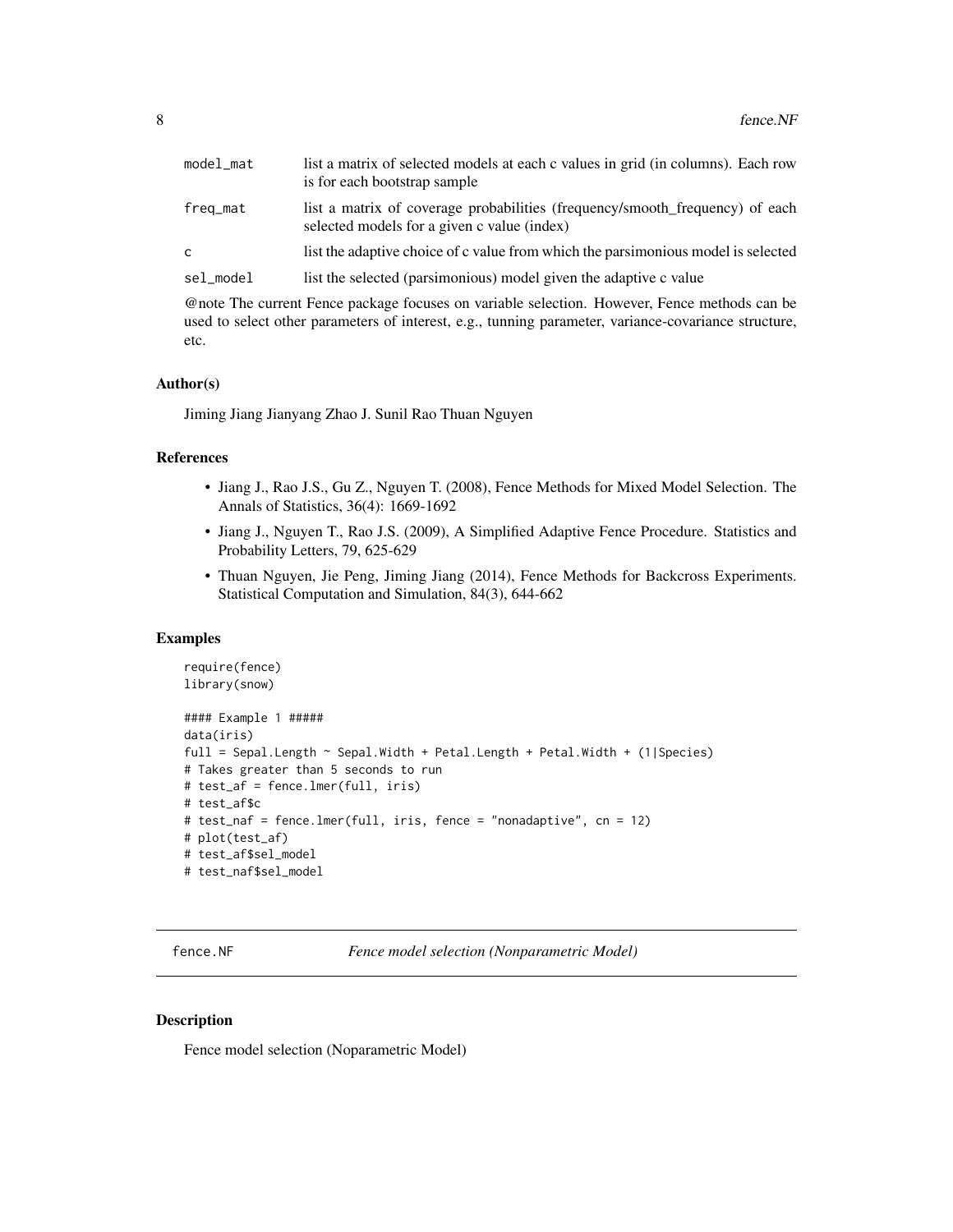#### fence.NF 9

## Usage

fence.NF(full, data, spline, ps = 1:3, qs = NA, B = 100, grid = 101, bandwidth = NA, lambda)

## Arguments

| full      | formula of full model                           |
|-----------|-------------------------------------------------|
| data      | data                                            |
| spline    | variable needed for spline terms                |
| ps        | order of power                                  |
| qs        | number of knots                                 |
| B         | number of bootstrap sample, parametric for lmer |
| grid      | grid for c                                      |
| bandwidth | bandwidth for kernel smooth function            |
| lambda    | A grid of lambda values                         |

## Value

| models       | list all model candidates with p polynomial degrees and q knots in the model<br>space                                       |
|--------------|-----------------------------------------------------------------------------------------------------------------------------|
| Od_matrix    | list a matrix of QM - QM tilde for all model candidates. Each row is for each<br>bootrap sample                             |
| bandwidth    | list the value of bandwidth                                                                                                 |
| model_mat    | list a matrix of selected models at each c values in grid (in columns). Each row<br>is for each bootstrap sample            |
| freq_mat     | list a matrix of coverage probabilities (frequency/smooth_frequency) of each<br>selected models for a given c value (index) |
| $\mathsf{C}$ | list the adaptive choice of c value from which the parsimonious model is selected                                           |
| lambda       | penalty (or smoothing) parameter estimate given selected p and q                                                            |
| sel_model    | list the selected (parsimonious) model given the adaptive c value                                                           |
| beta.est.u   | A list of coefficient estimates given a lambda value                                                                        |
| f.x.hat      | A vector of fitted values obtained from a given lambda value and beta.est.u                                                 |

@note The current Fence method in Nonparametric model focuses on one spline variable. This method can be extended to a general case with more than one spline variables, and includes nonspline variables.

## Author(s)

Jiming Jiang Jianyang Zhao J. Sunil Rao Bao-Qui Tran Thuan Nguyen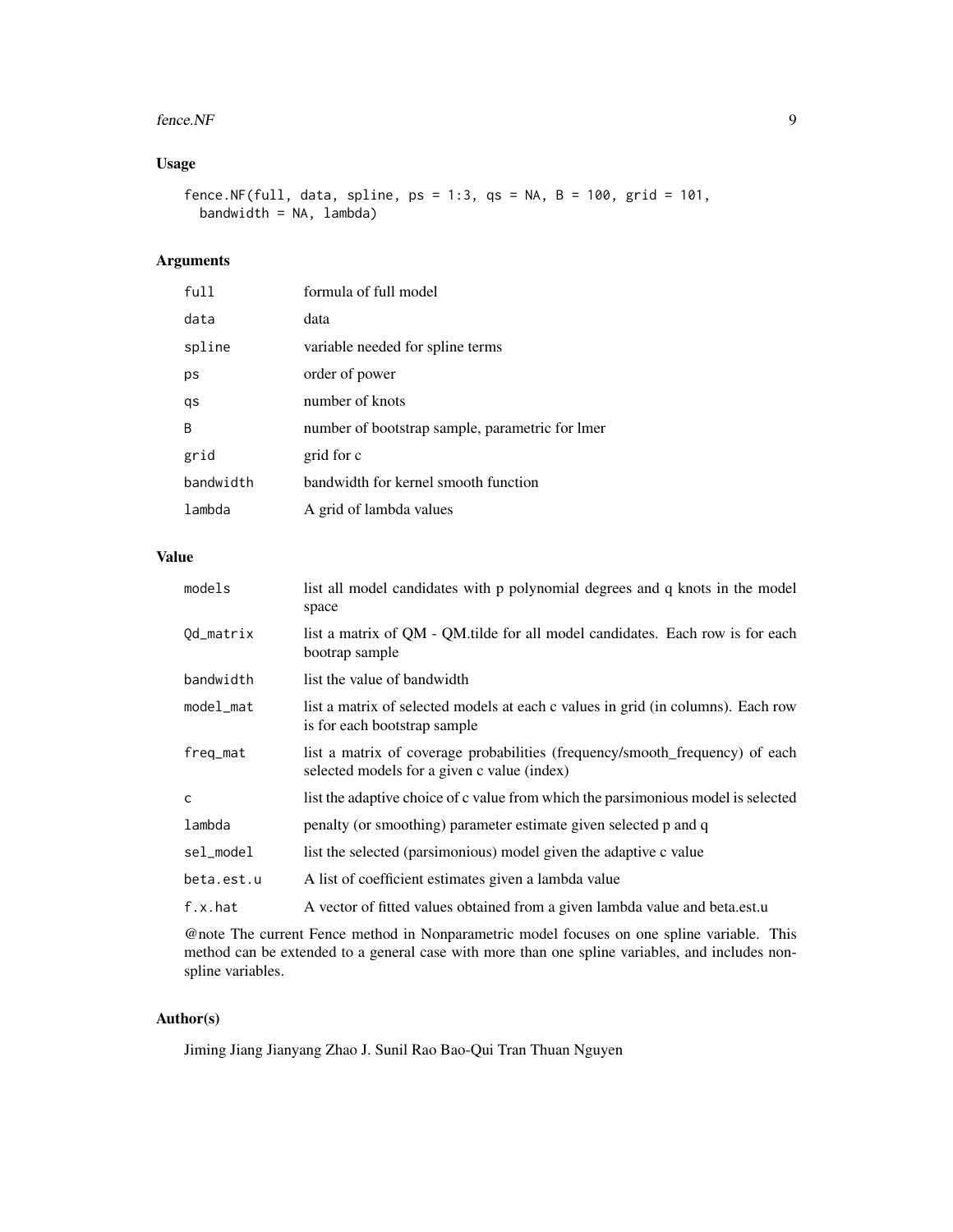## <span id="page-9-0"></span>References

- Jiang J., Rao J.S., Gu Z., Nguyen T. (2008), Fence Methods for Mixed Model Selection. The Annals of Statistics, 36(4): 1669-1692
- Jiang J., Nguyen T., Rao J.S. (2009), A Simplified Adaptive Fence Procedure. Statistics and Probability Letters, 79, 625-629
- Jiang J., Nguyen T., Rao J.S. (2010), Fence Method for Nonparametric Small Area Estimation. Survey Methodology, 36, 1, 3-11

#### Examples

```
## Not run:
require(fence)
n = 100
set.seed(1234)
x = runif(n, 0, 3)y = 1-x+x^2- 2*(x-1)^2*(x>1) + 2*(x-2)^2*(x>2) + \text{rnorm}(n, sd=.2)lambda=exp((c(1:60)-30)/3)
data=data.frame(cbind(x,y))
test_NF = fence.NF(full=y~x, data=data, spline='x', ps=c(1:3), qs=c(2,5), B=1000, lambda=lambda)
plot(test_NF)
summary <- summary(test_NF)
model_sel <- summary[[1]]
model_sel
lambda_sel <- summary[[2]]
lambda_sel
## End(Not run)
```
fence.sae *Fence model selection (Small Area Estmation)*

#### Description

Fence model selection (Small Area Estmation)

#### Usage

```
fence.sae(full, data, B = 100, grid = 101, fence = c("adaptive",
  "nonadaptive"), cn = NA, method = c("F-H", "NER"), D = NA,REML = FALSE, bandwidth = NA, cpus = parallel::detectCores())
```

| full         | formular of full model                          |
|--------------|-------------------------------------------------|
| data         | data                                            |
| <sub>B</sub> | number of bootstrap sample, parametric for lmer |
| grid         | grid for c                                      |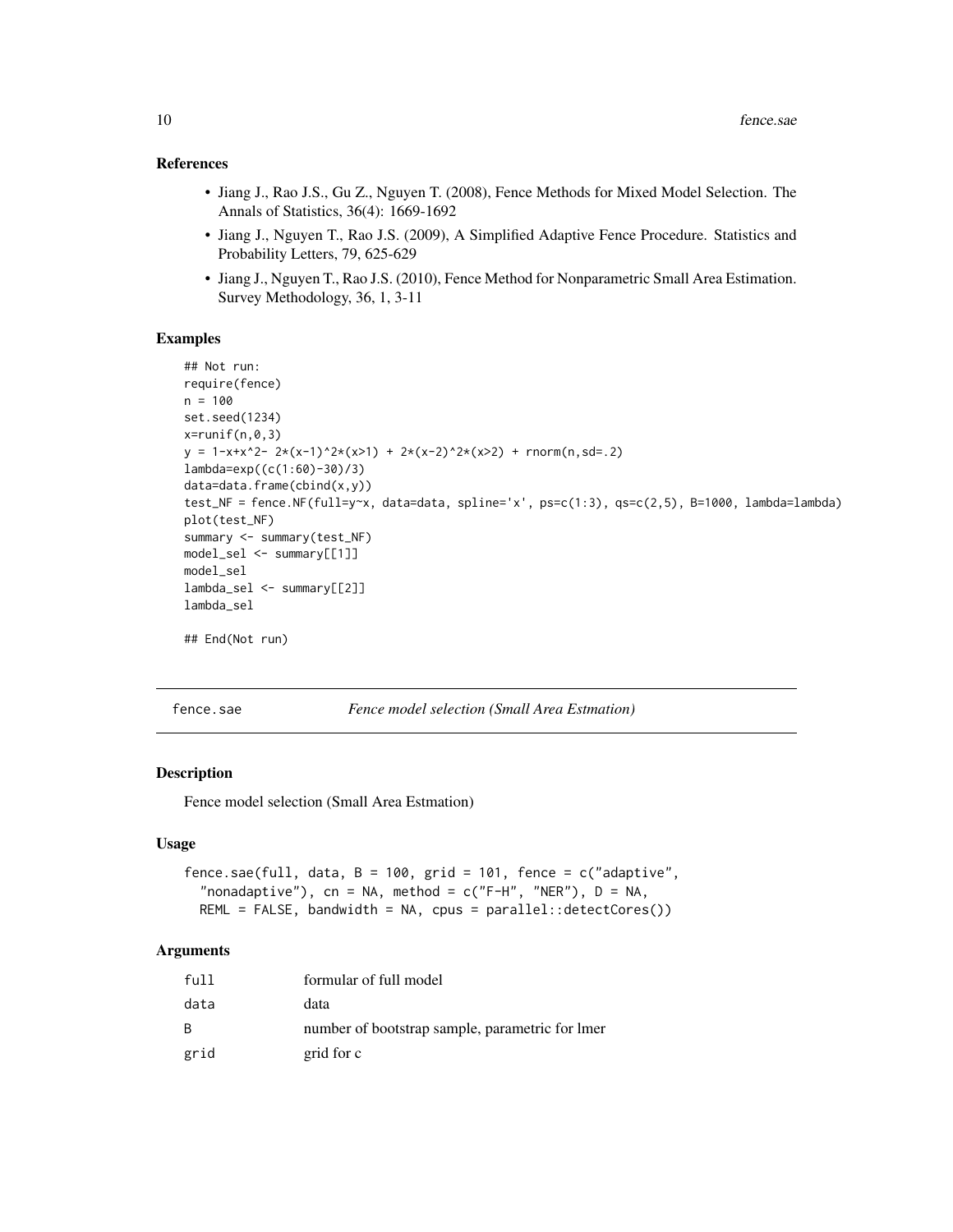#### fence.sae 11

| fence     | fence method to be used, e.g., adaptive, or nonadaptive. It's suggested to choose<br>nonadaptive procedure if c is known; otherwise nonadaptive must be chosen   |
|-----------|------------------------------------------------------------------------------------------------------------------------------------------------------------------|
| cn        | cn for nonadaptive                                                                                                                                               |
| method    | Select method to use                                                                                                                                             |
| D         | vector containing the D sampling variances of direct estimators for each domain.<br>The values must be sorted as the variables in formula. Only used in FH model |
| REML      | Restricted Maximum Likelihood approach                                                                                                                           |
| bandwidth | bandwidth for kernel smooth function                                                                                                                             |
| cpus      | Number of parallel computers                                                                                                                                     |

#### Details

In Jiang et. al (2008), the adaptive c value is chosen from the highest peak in the p\* vs. c plot. In Jiang et. al (2009), 95% CI is taken into account while choosing such an adaptive choice of c. In Thuan Nguyen et. al (2014), the adaptive c value is chosen from the first peak. This approach works better in the moderate sample size or weak signal situations. Empirically, the first peak becomes highest peak when sample size increases or signals become stronger

#### Value

| models             | list all model candidates in the model space                                                                                |  |
|--------------------|-----------------------------------------------------------------------------------------------------------------------------|--|
| <sub>B</sub>       | list the number of bootstrap samples that have been used                                                                    |  |
| lack_of_fit_matrix |                                                                                                                             |  |
|                    | list a matrix of Qs for all model candidates (in columns). Each row is for each<br>bootstrap sample                         |  |
| Od_matrix          | list a matrix of QM - QM tilde for all model candidates. Each row is for each<br>bootrap sample                             |  |
| bandwidth          | list the value of bandwidth                                                                                                 |  |
| model_mat          | list a matrix of selected models at each c values in grid (in columns). Each row<br>is for each bootstrap sample            |  |
| freq_mat           | list a matrix of coverage probabilities (frequency/smooth_frequency) of each<br>selected models for a given c value (index) |  |
| C                  | list the adaptive choice of c value from which the parsimonious model is selected                                           |  |
| sel_model          | list the selected (parsimonious) model given the adaptive c value                                                           |  |

#### Note

- The current Fence package focuses on variable selection. However, Fence methods can be used to select other parameters of interest, e.g., tunning parameter, variance-covariance structure, etc.
- The number of bootstrap samples is suggested to be increased, e.g., B=1000 when the sample size is small, or signals are weak

## Author(s)

Jiming Jiang Jianyang Zhao J. Sunil Rao Thuan Nguyen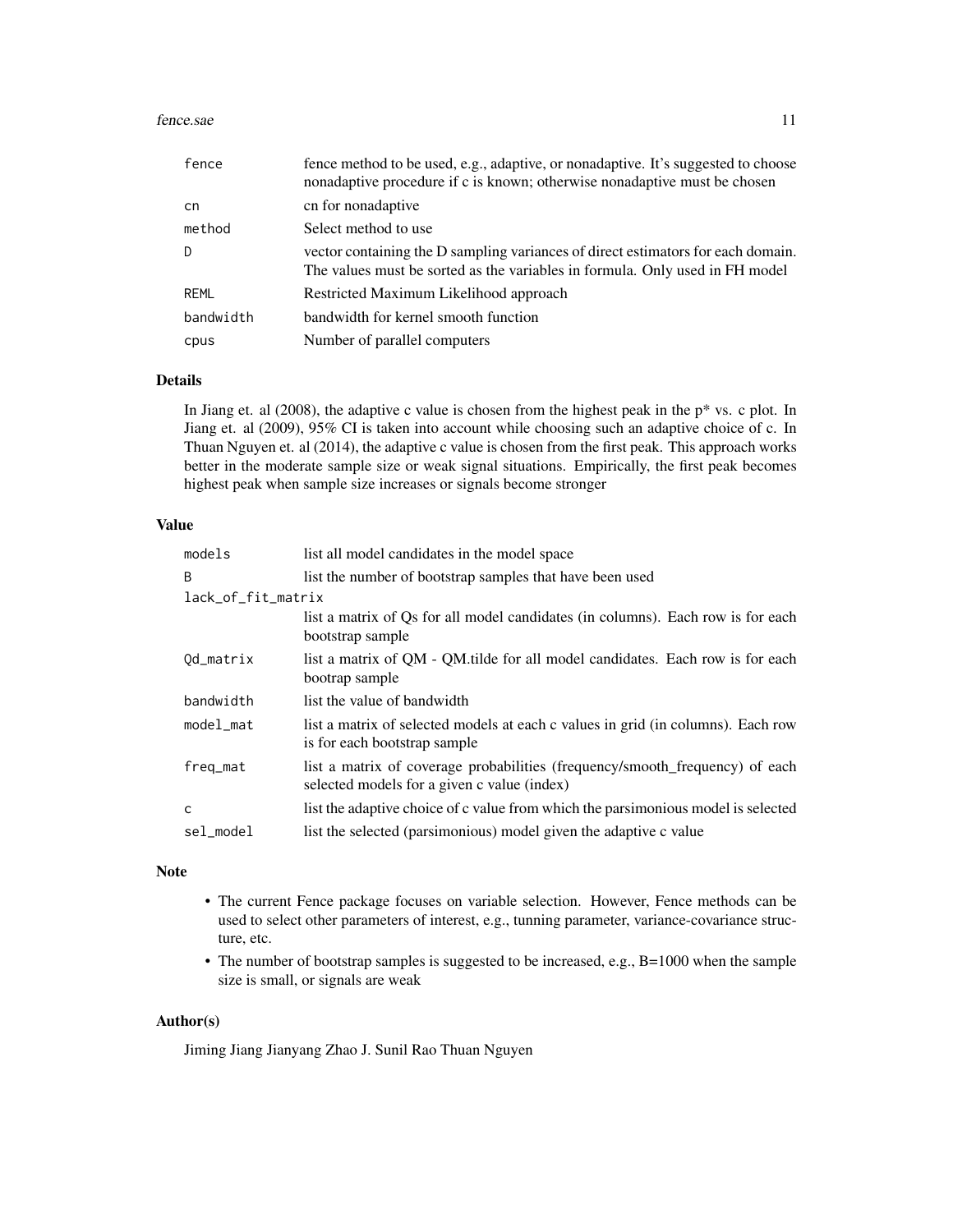## <span id="page-11-0"></span>References

- Jiang J., Rao J.S., Gu Z., Nguyen T. (2008), Fence Methods for Mixed Model Selection. The Annals of Statistics, 36(4): 1669-1692
- Jiang J., Nguyen T., Rao J.S. (2009), A Simplified Adaptive Fence Procedure. Statistics and Probability Letters, 79, 625-629
- Thuan Nguyen, Jie Peng, Jiming Jiang (2014), Fence Methods for Backcross Experiments. Statistical Computation and Simulation, 84(3), 644-662

### Examples

```
require(fence)
library(snow)
### example 1 ####
data("kidney")
data = kidney[-which.max(kidney$x),] # Delete a suspicious data point #
data$x2 = data$x^2
data$x3 = data$x^3
data$x4 = data$x^4
dataSD = dataSSqrt.D.^2plot(data$y ~ data$x)
full = y~x+x2+x3+x4# Takes more than 5 seconds to run
# testfh = fence.sae(full, data, B=100, fence="adaptive", method="F-H", D = D)
# testfh$sel_model
# testfh$c
```
IF.lm *Invisible Fence model selection (Linear Model)*

## Description

Invisible Fence model selection (Linear Model)

## Usage

```
IF.lm(full, data, B = 100, cpus = 2, lftype = c("abscoef", "pvalue"))
```

| full   | formula of full model                                                                     |
|--------|-------------------------------------------------------------------------------------------|
| data   | data                                                                                      |
| B      | number of bootstrap sample, parametric for lm                                             |
| cpus   | number of parallel computers                                                              |
| lftype | subtractive measure type, e.g., absolute value of coefficients, p-value, t-value,<br>etc. |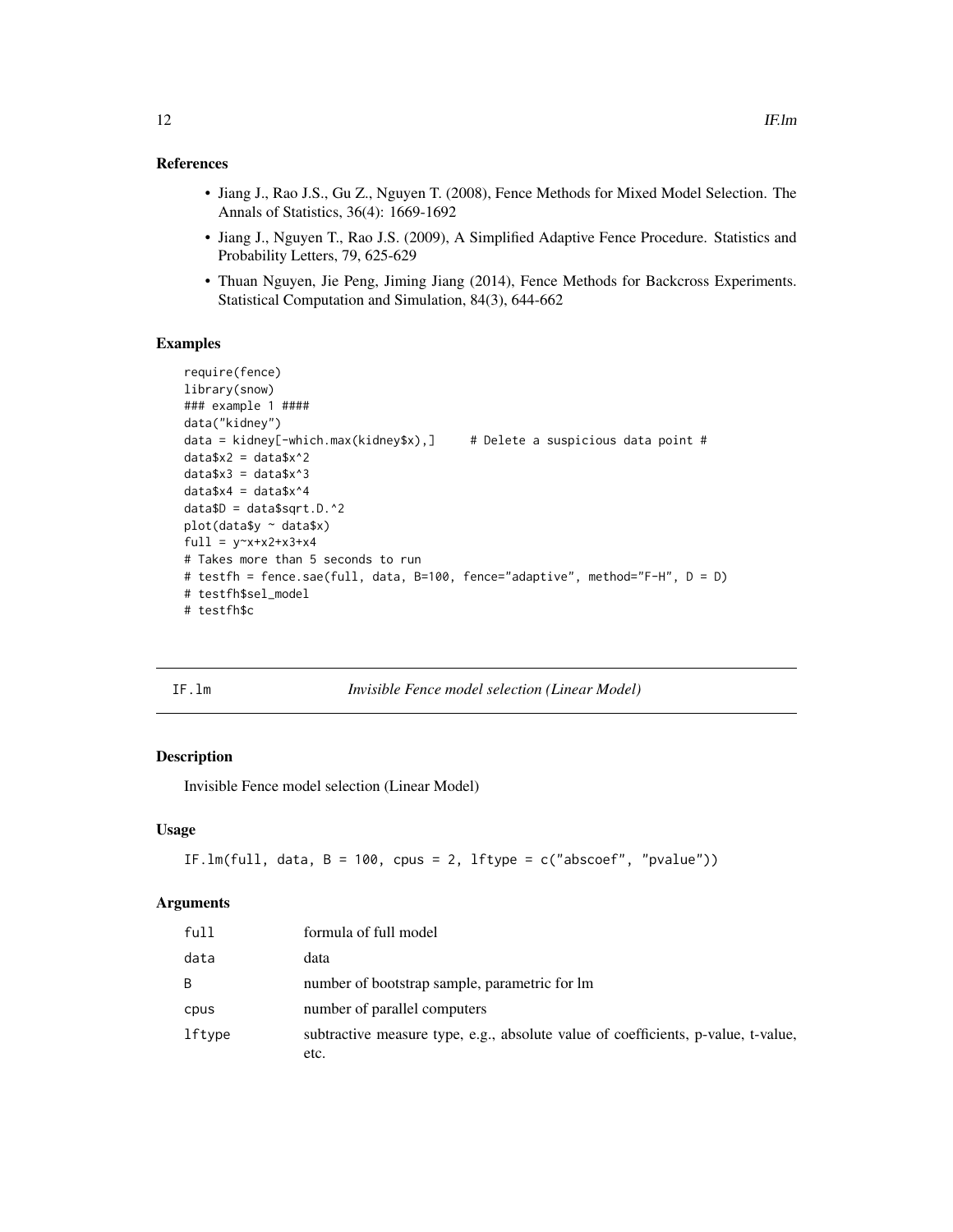#### IF. Im  $\blacksquare$  13

## Details

This method (Jiang et. al, 2011) is motivated by computational expensive in complex and high dimensional problem. The idea of the method–there is the best model in each dimension (in model space). The boostrapping determines the coverage probability of the selected model in each dimensions. The parsimonious model is the selected model with the highest coverage probabily (except the one for the full model, always probability of 1.)

## Value

| full  | list the full model                                                      |
|-------|--------------------------------------------------------------------------|
| B     | list the number of bootstrap samples that have been used                 |
| freg  | list the coverage probabilities of the selected model for each dimension |
| size  | list the number of variables in the parsimonious model                   |
| term  | list variables included in the full model                                |
| model | list the variables selected in-the-order in the parsimonious model       |
|       |                                                                          |

@note The current Invisible Fence focuses on variable selection. The current routine is applicable to the case in which the subtractive measure is the absolute value of the coefficients, p-value, tvalue. However, the method can be extended to other subtractive measures. See Jiang et. al (2011) for more details.

## Author(s)

Jiming Jiang Jianyang Zhao J. Sunil Rao Thuan Nguyen

#### References

- Jiang J., Rao J.S., Gu Z., Nguyen T. (2008), Fence Methods for Mixed Model Selection. The Annals of Statistics, 36(4): 1669-1692
- Jiming Jiang, Thuan Nguyen and J. Sunil Rao (2011), Invisible fence methods and the identification of differentially expressed gene sets. Statistics and Its Interface, Volume 4, 403-415.

#### Examples

```
library(fence)
library(MASS)
library(snow)
r =1234; set.seed(r)
p=10; n=300; rho = 0.6
R = diag(p)for(i in 1:p){
  for(j in 1:p){
     R[i,j] = rho'(abs(i-j))}
}
R = 1*Rx=mvrnorm(n, rep(0, p), R)
colnames(x)=paste('x',1:p, sep='')
X = \text{cbind}(\text{rep}(1, n), x)
```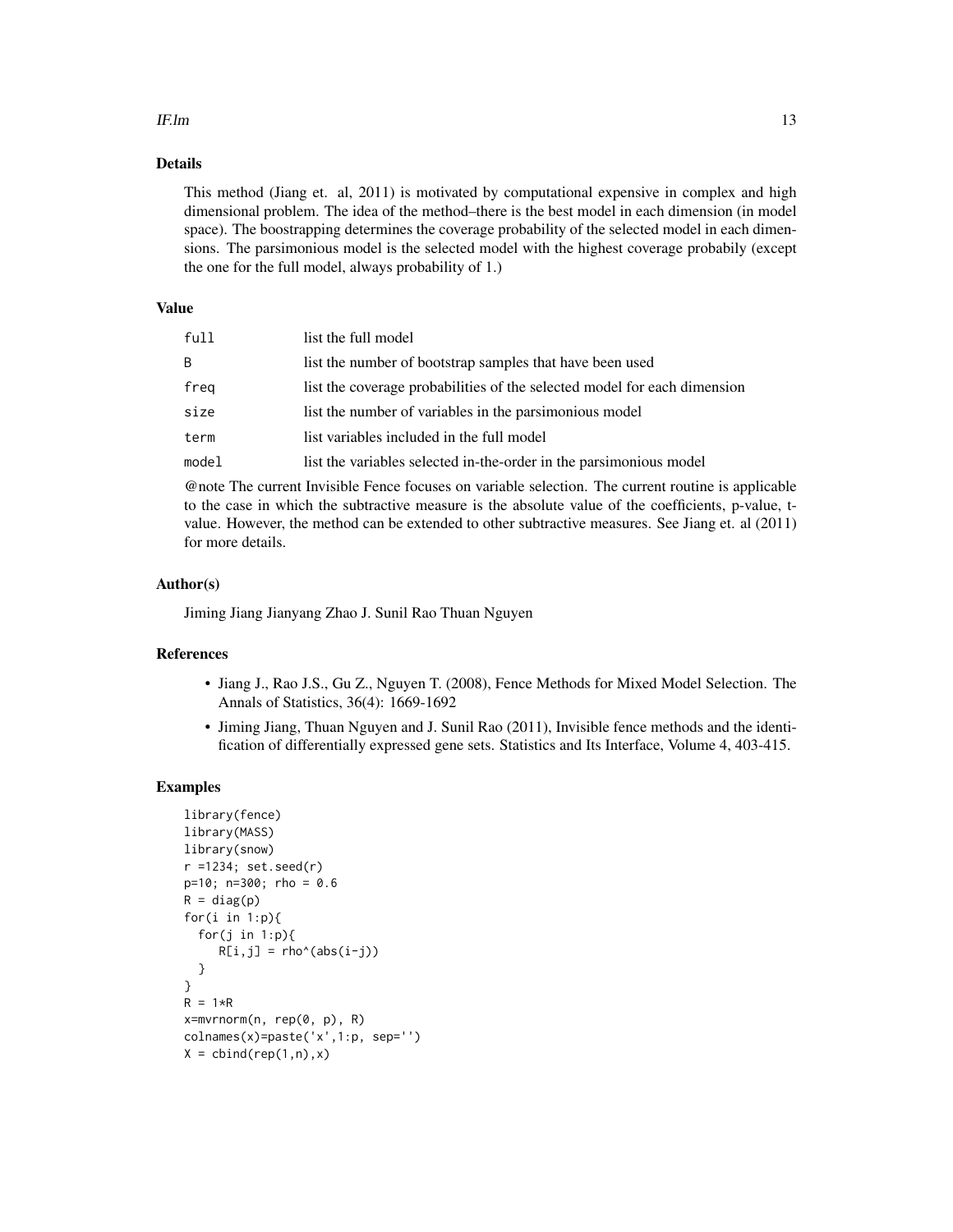```
tbetas = c(1,1,1,0,1,1,0,1,0,0,0) # non-zero beta 1,2,4,5,7
epsilon = rnorm(n)y = as.matrix(X)%*%tbetas + epsilon
colnames(y) = 'y'data = data-frame<mark>(\text{cbind}(X, y))</mark>
full = y ~ x1+x2+x3+x4+x5+x6+x7+x8+x9+x10
# Takes greater than 5 seconds (~`17 seconds) to run
# obj1 = IF.lm(full = full, data = data, B = 100, lftype = "abscoef")
# sort((names(obj1$model$coef)[-1]))
# obj2 = IF.lm(full = full, data = data, B = 100, lftype = "pvalue")
# sort(setdiff(names(data[c(-1,-12)]), names(obj2$model$coef)))
```
IF.lmer *Invisible Fence model selection (Linear Mixed Model)*

#### Description

Invisible Fence model selection (Linear Mixed Model)

#### Usage

```
IF.lmer(full, data, B = 100, REML = TRUE, method = c("marginal",
  "conditional"), cpus = parallel::detectCores(), lftype = c("abscoef",
  "tvalue"))
```
#### Arguments

| full        | formula of full model                                                                     |
|-------------|-------------------------------------------------------------------------------------------|
| data        | data                                                                                      |
| B           | number of bootstrap sample, parametric for lmer                                           |
| <b>REML</b> | Restricted maximum likelihood estimation                                                  |
| method      | choose either marginal (e.g., GEE) or conditional model                                   |
| cpus        | Number of parallel computers                                                              |
| lftype      | subtractive measure type, e.g., absolute value of coefficients, p-value, t-value,<br>etc. |

#### Details

This method (Jiang et. al, 2011) is motivated by computational expensive in complex and high dimensional problem. The idea of the method–there is the best model in each dimension (in model space). The boostrapping determines the coverage probability of the selected model in each dimensions. The parsimonious model is the selected model with the highest coverage probabily (except the one for the full model, always probability of 1.)

<span id="page-13-0"></span>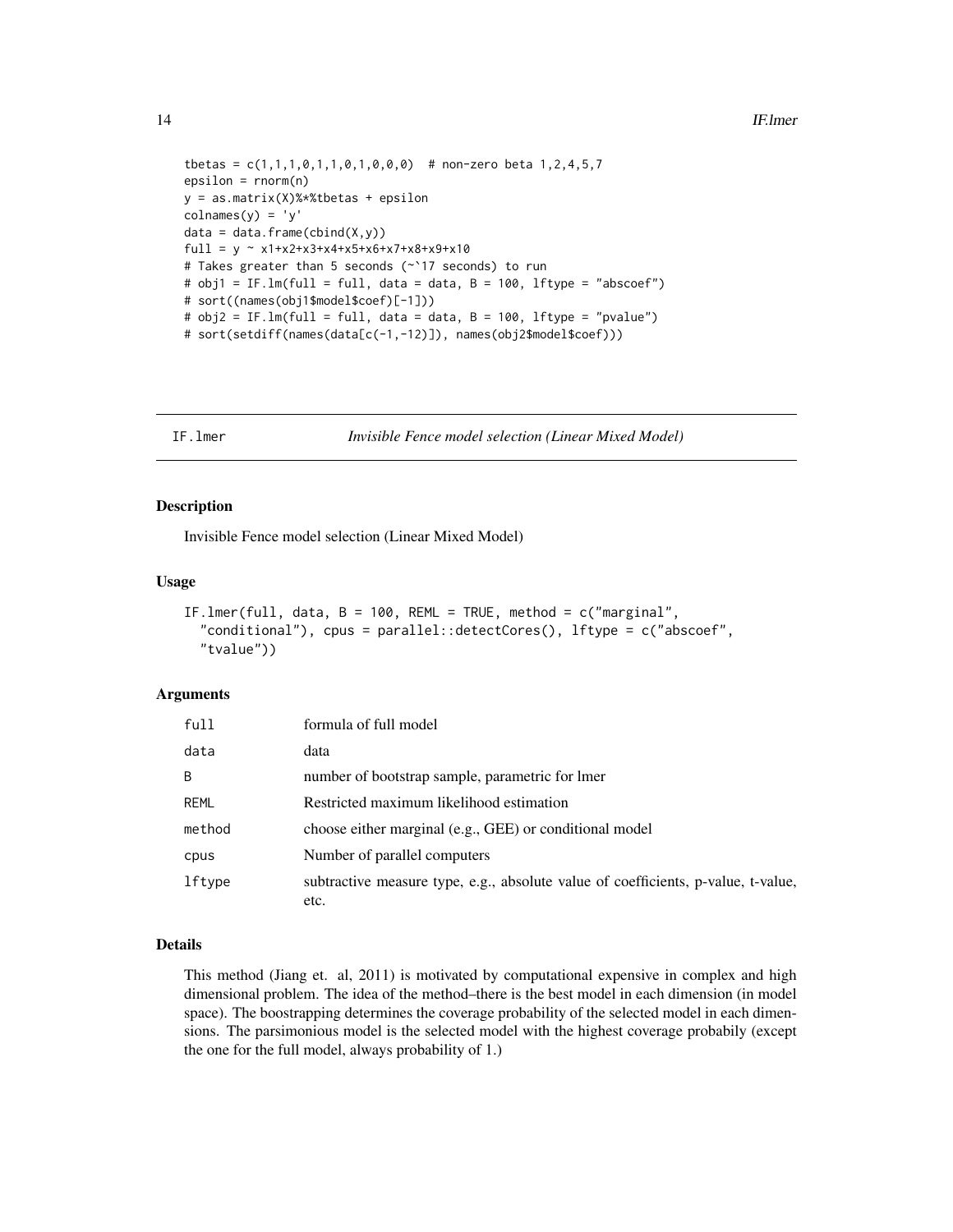#### IF. Imer 15

#### Value

| full  | list the full model                                                      |
|-------|--------------------------------------------------------------------------|
| B     | list the number of bootstrap samples that have been used                 |
| freg  | list the coverage probabilities of the selected model for each dimension |
| size  | list the number of variables in the parsimonious model                   |
| term  | list variables included in the full model                                |
| model | list the variables selected in-the-order in the parsimonious model       |

@note The current Invisible Fence focuses on variable selection. The current routine is applicable to the case in which the subtractive measure is the absolute value of the coefficients, p-value, tvalue. However, the method can be extended to other subtractive measures. See Jiang et. al (2011) for more details.

#### Author(s)

Jiming Jiang Jianyang Zhao J. Sunil Rao Thuan Nguyen

#### References

- Jiang J., Rao J.S., Gu Z., Nguyen T. (2008), Fence Methods for Mixed Model Selection. The Annals of Statistics, 36(4): 1669-1692
- Jiming Jiang, Thuan Nguyen and J. Sunil Rao (2011), Invisible fence methods and the identification of differentially expressed gene sets. Statistics and Its Interface, Volume 4, 403-415.

#### Examples

```
require(fence)
library(snow)
library(MASS)
data("X.lmer")
data = data.frame(X.lmer)
# non-zero beta I.col.2, I.col.3a, I.col.3b, V5, V7, V8, V9
beta = matrix(c(0, 1, 1, 1, 1, 0, 0.1, 0.05, 0.25, 0), ncol = 1)
set.seed(1234)
alpha = rep(rnorm(100), each = 3)
mu = alpha + as.matrix(data[, -1]) %*% beta
data$id = as.factor(data$id)
data\ y = mu + rnorm(300)
raw = "y ~ (1|id)+I.col.2+I.col.3a+I.col.3b"for (i in 5:10) {
    raw = paste0(raw, "+V", i)}
full = as.format(<i>raw</i>)# The following output takes more than 5 seconds (~70 seconds) to run.
# obj1.lmer = IF.lmer(full = full, data = data, B = 100, method="conditional",lftype = "abscoef")
# sort(obj1.lmer$model)
# obj2.lmer = IF.lmer(full = full, data = data, B = 100, method="conditional",lftype = "tvalue")
```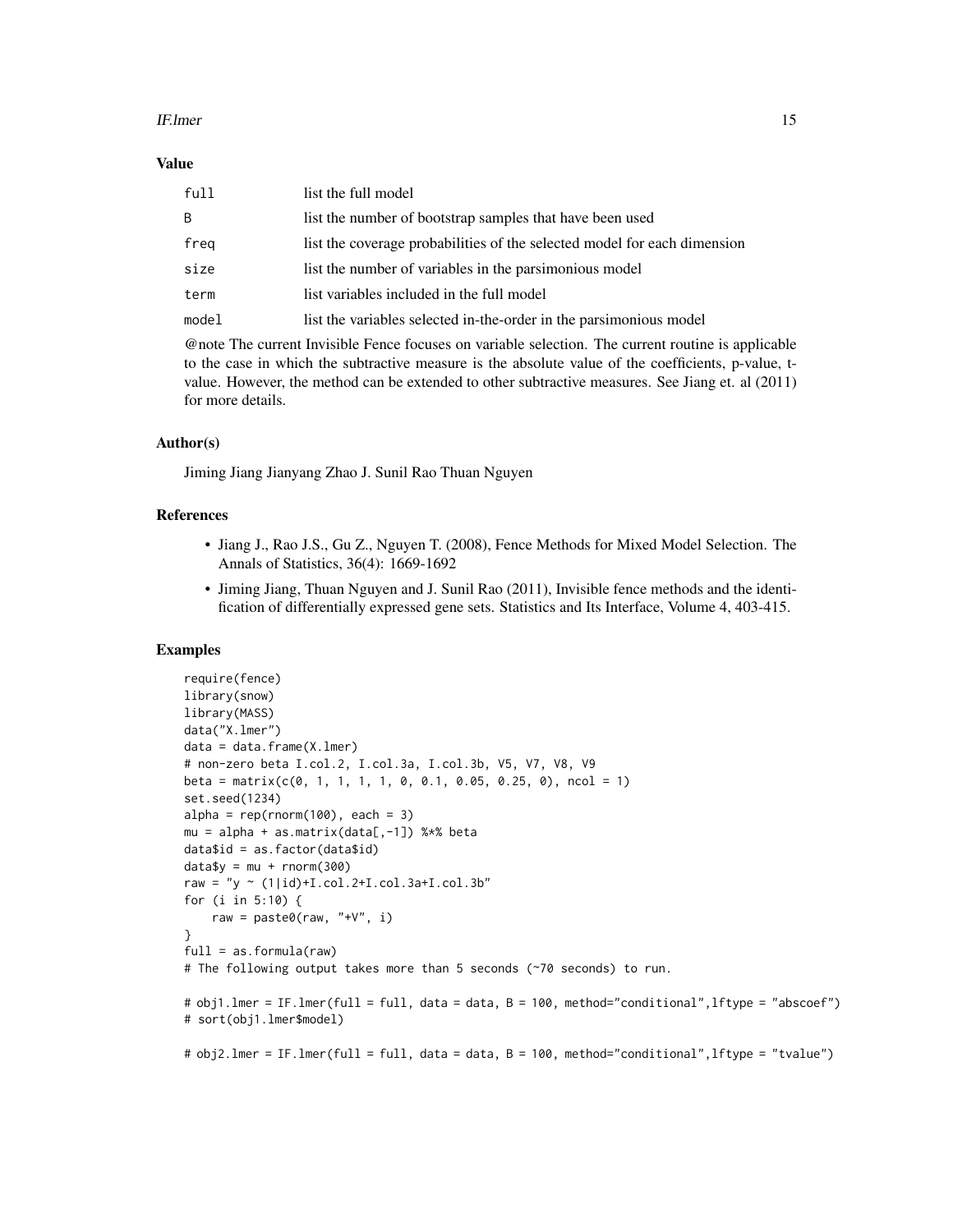```
# sort(obj2.lmer$model)
# Similarly, the following scenarios can be run
# obj2.lmer = IF.lmer(full = full, data = data, B = 100, method="conditional",lftype = "tvalue")
# sort(obj2.lmer$model)
# obj1.lm = IF.lmer(full = full, data = data, B = 100, method="marginal", lftype = "abscoef")
# sort(names(obj1.lm$model$coefficients[-1]))
# obj2.lm = IF.lmer(full = full, data = data, B = 100, method="marginal", lftype = "tvalue")
# sort(names(obj2.lm$model$coefficients[-1]))
```
invisiblefence *Invisible Fence model selection*

## Description

Invisible Fence model selection

#### Usage

invisiblefence(mf, f, d, lf, bs)

### Arguments

| mf | Call function, for example: default calls: function(m, b) eblup $FH$ (formula = m,<br>vardir = D, data = b, method = "FH") |
|----|----------------------------------------------------------------------------------------------------------------------------|
|    | Full model                                                                                                                 |
|    | Dimension number                                                                                                           |
| 1f | Measures lack of fit using function (res) -res\$fit\$goodness[1]                                                           |
| bs | <b>B</b> ootstrap                                                                                                          |

#### Details

This method (Jiang et. al, 2011) is motivated by computational expensive in complex and high dimensional problem. The idea of the method–there is the best model in each dimension (in model space). The boostrapping determines the coverage probability of the selected model in each dimensions. The parsimonious model is the selected model with the highest coverage probabily (except the one for the full model, always probability of 1.)

#### Value

| full | list the full model                                                      |
|------|--------------------------------------------------------------------------|
| B.   | list the number of bootstrap samples that have been used                 |
| frea | list the coverage probabilities of the selected model for each dimension |
| size | list the number of variables in the parsimonious model                   |

<span id="page-15-0"></span>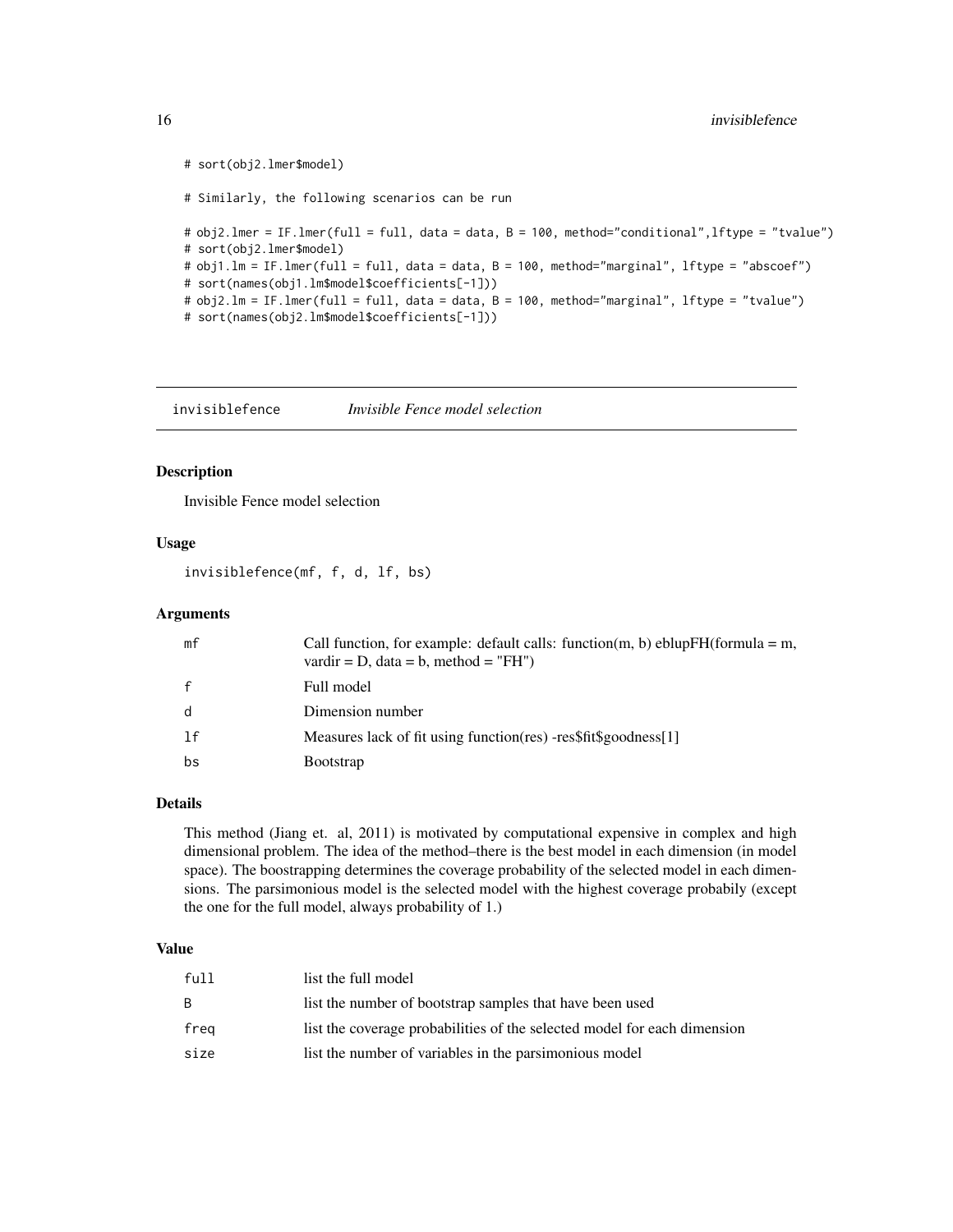#### invisiblefence 17

| term  | list variables included in the full model                          |
|-------|--------------------------------------------------------------------|
| model | list the variables selected in-the-order in the parsimonious model |

@note The current Invisible Fence focuses on variable selection. The current routine is applicable to the case in which the subtractive measure is the absolute value of the coefficients, p-value, tvalue. However, the method can be extended to other subtractive measures. See Jiang et. al (2011) for more details.

#### Author(s)

Jiming Jiang Jianyang Zhao J. Sunil Rao Thuan Nguyen

## References

- Jiang J., Rao J.S., Gu Z., Nguyen T. (2008), Fence Methods for Mixed Model Selection. The Annals of Statistics, 36(4): 1669-1692
- Jiming Jiang, Thuan Nguyen and J. Sunil Rao (2011), Invisible fence methods and the identification of differentially expressed gene sets. Statistics and Its Interface, Volume 4, 403-415.

#### Examples

```
## Not run:
data("X.lmer")
data = data.frame(X.lmer)
beta = matrix(c(0, 1, 1, 1, 1, 0, 0.1, 0.05, 0.25, 0), ncol = 1)
set.seed(1234)
alpha = rep(rnorm(100), each = 3)
mu = alpha + as.matrix(data[, -1]) %*% beta
data$id = as.factor(data$id)
data\ y = mu + rnorm(300)
raw = "y ~ (1|id)+I.col.2+I.col.3a+I.col.3b"for (i in 5:10) {
    raw = paste0(raw, "+V", i)}
full = as.format(<i>raw</i>)obj1.lmer = IF.lmer(full = full, data = data, B = 100, method="conditional",lftype = "abscoef")
obj1.lmer$model$coefficients
obj2.lmer = IF.lmer(full = full, data = data, B = 100, method="conditional",lftype = "tvalue")
obj2.lmer$model$coefficients
obj1.lm = IF.lmer(full = full, data = data, B = 100, method="marginal", lftype = "abscoef")
obj1.lm$model$coefficients
obj2.lm = IF.lmer(full = full, data = data, B = 100, method="marginal", lftype = "tvalue")
obj2.lm$model$coefficients
```
## End(Not run)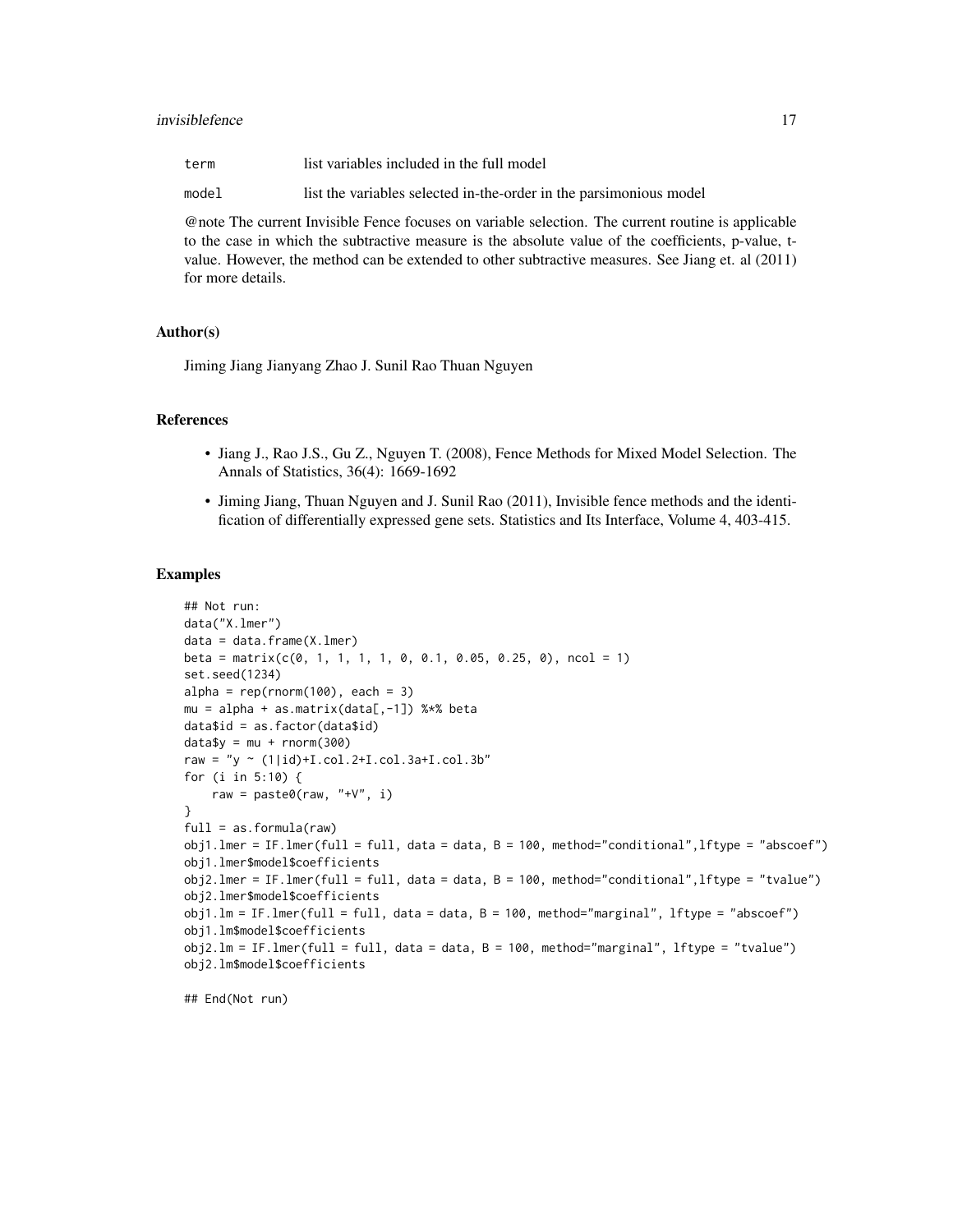<span id="page-17-0"></span>kidney *kidney*

## Description

Data used for kidney example

## Usage

kidney

## Format

A data frame with 4 variables

nonadaptivefence *Nonadaptive Fence model selection*

## Description

Nonadaptive Fence model selection

## Usage

```
nonadaptivefence(mf, f, ms, d, lf, pf, cn)
```
## Arguments

| mf | function for fitting the model                  |
|----|-------------------------------------------------|
| f  | formula of full model                           |
| ms | list of formula of candidates models            |
| d  | data                                            |
| 1f | measure lack of fit (to minimize)               |
| рf | model selection criteria, e.g., model dimension |
| cn | given a specific c value                        |

## Value

| models      | list all model candidates in the model space                      |
|-------------|-------------------------------------------------------------------|
| lack_of_fit | list a vector of Os for all model candidates                      |
| formula     | list the model of the selected parsimonious model                 |
| sel_model   | list the selected (parsimonious) model given the adaptive c value |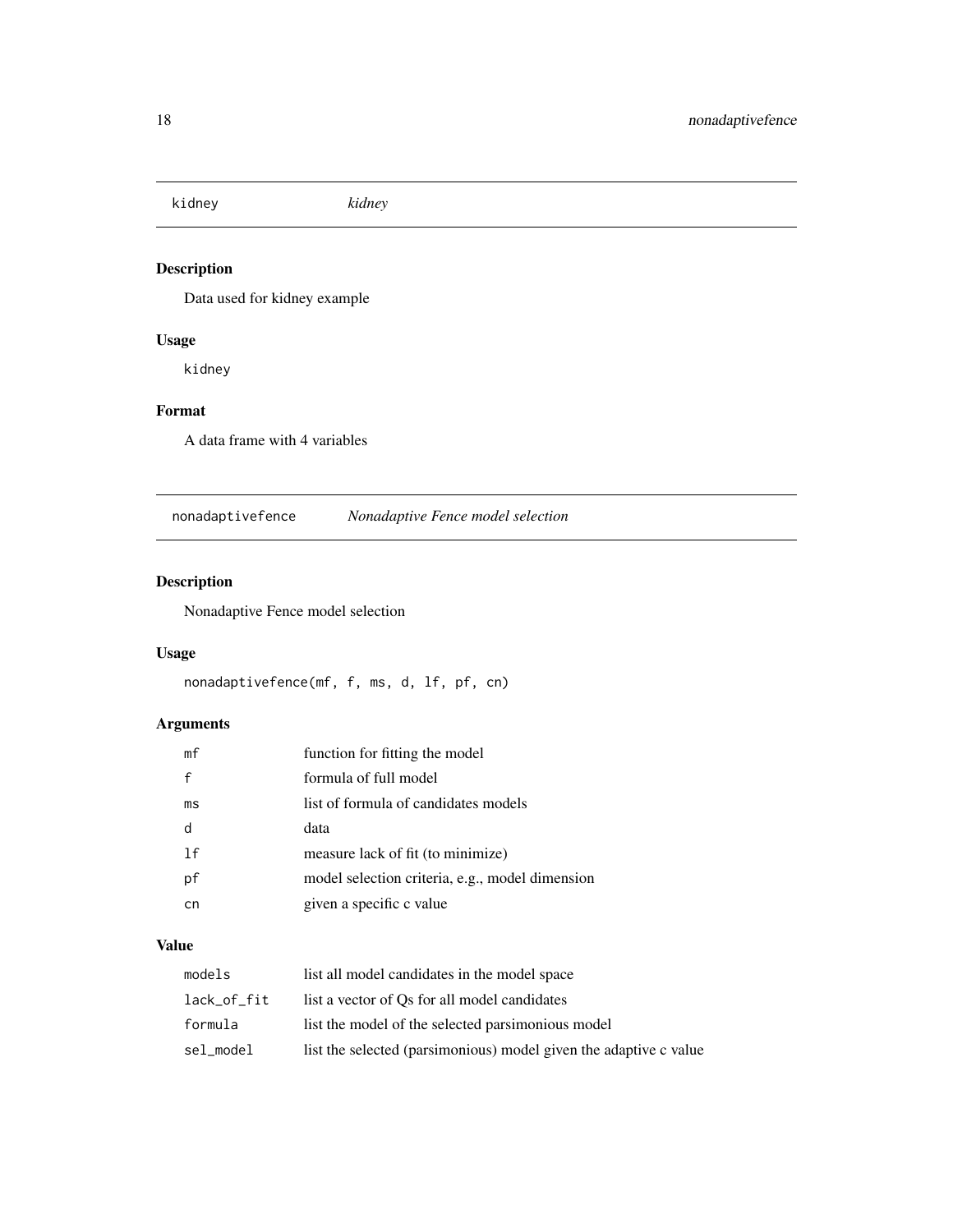#### <span id="page-18-0"></span> $p$ lot. $AF$  19

#### Author(s)

Jiming Jiang Jianyang Zhao J. Sunil Rao Thuan Nguyen

#### References

- Jiang J., Rao J.S., Gu Z., Nguyen T. (2008), Fence Methods for Mixed Model Selection. The Annals of Statistics, 36(4): 1669-1692
- Jiang J., Nguyen T., Rao J.S. (2009), A Simplified Adaptive Fence Procedure. Statistics and Probability Letters, 79, 625-629
- Thuan Nguyen, Jie Peng, Jiming Jiang (2014), Fence Methods for Backcross Experiments. Statistical Computation and Simulation, 84(3), 644-662

#### Examples

```
## Not run:
require(fence)
#### Example 1 #####
data(iris)
full = Sepal.Length ~ Sepal.Width + Petal.Length + Petal.Width + (1|Species)
test_naf = fence.lmer(full, iris, fence = "nonadaptive", cn = 12)
test_naf$sel_model
```
## End(Not run)

#### plot.AF *Plot Adaptive Fence model selection*

## Description

Plot Adaptive Fence model selection

#### Usage

```
## S3 method for class 'AF'
plot(x = res, ...)
```

|          | Object to be plotted                       |
|----------|--------------------------------------------|
| $\cdots$ | Additional arguments. CNot currently used. |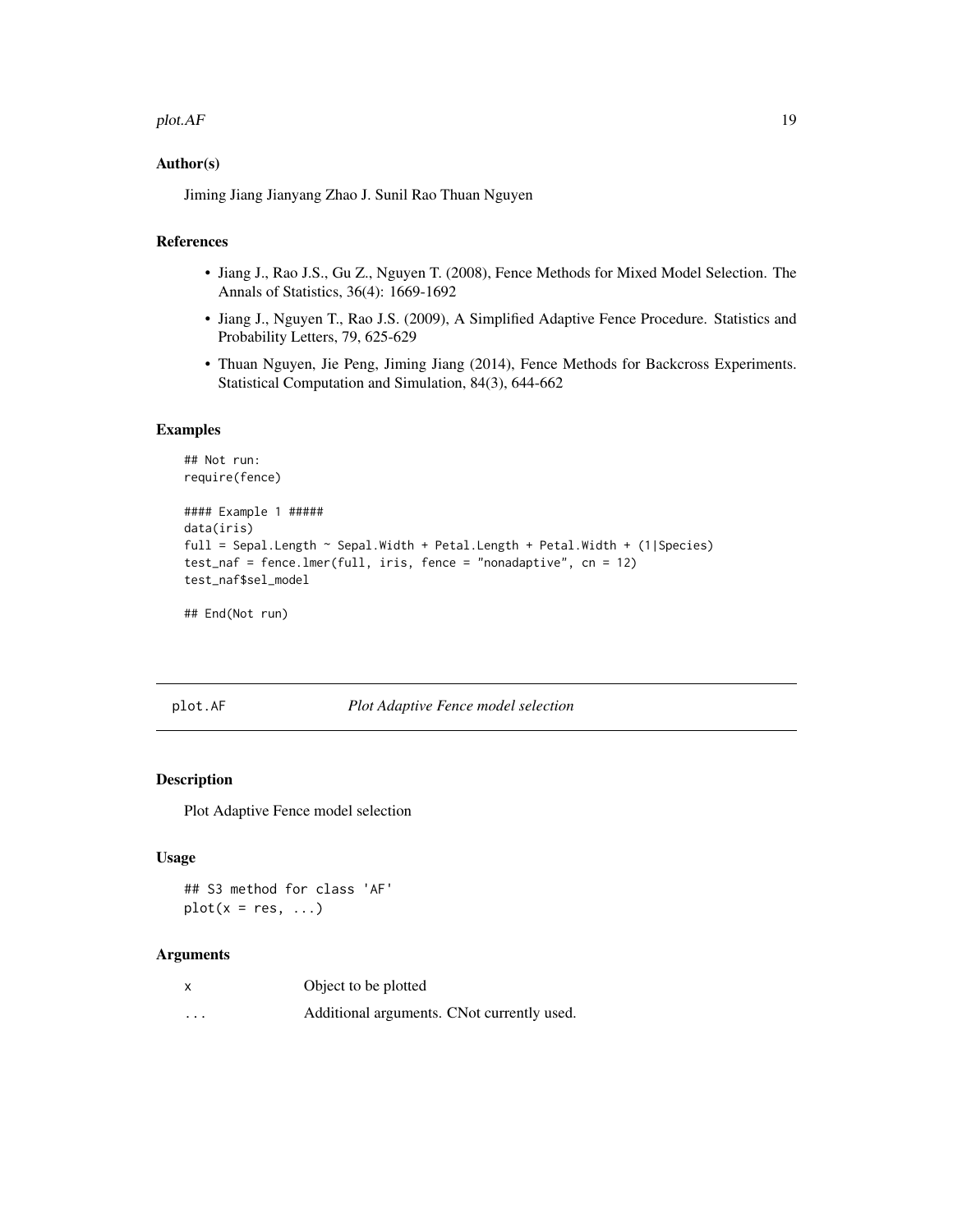<span id="page-19-0"></span>

Plot Nonparametric Fence model selection

## Usage

## S3 method for class 'NF'  $plot(x = res, ...)$ 

## Arguments

|          | Object to be plotted                       |
|----------|--------------------------------------------|
| $\cdots$ | Additional arguments. CNot currently used. |

RF *Adaptive Fence model selection (Restricted Fence)*

#### Description

Adaptive Fence model selection (Restricted Fence)

#### Usage

```
RF(full, data, groups, B = 100, grid = 101, bandwidth = NA,
 plot = FALSE, method = c("marginal", "conditional"), id = "id",
 cpus = parallel::detectCores())
```

| full         | formula of full model                                                 |
|--------------|-----------------------------------------------------------------------|
| data         | data                                                                  |
| groups       | A list of formulas of (full) model in each bins (groups) of variables |
| <sub>B</sub> | number of bootstrap sample, parametric for lmer                       |
| grid         | grid for c                                                            |
| bandwidth    | bandwidth for kernel smooth function                                  |
| plot         | Plot object                                                           |
| method       | either marginal (GEE) or conditional approach is selected             |
| id           | Subject or cluster id variable                                        |
| cpus         | Number of parallel computers                                          |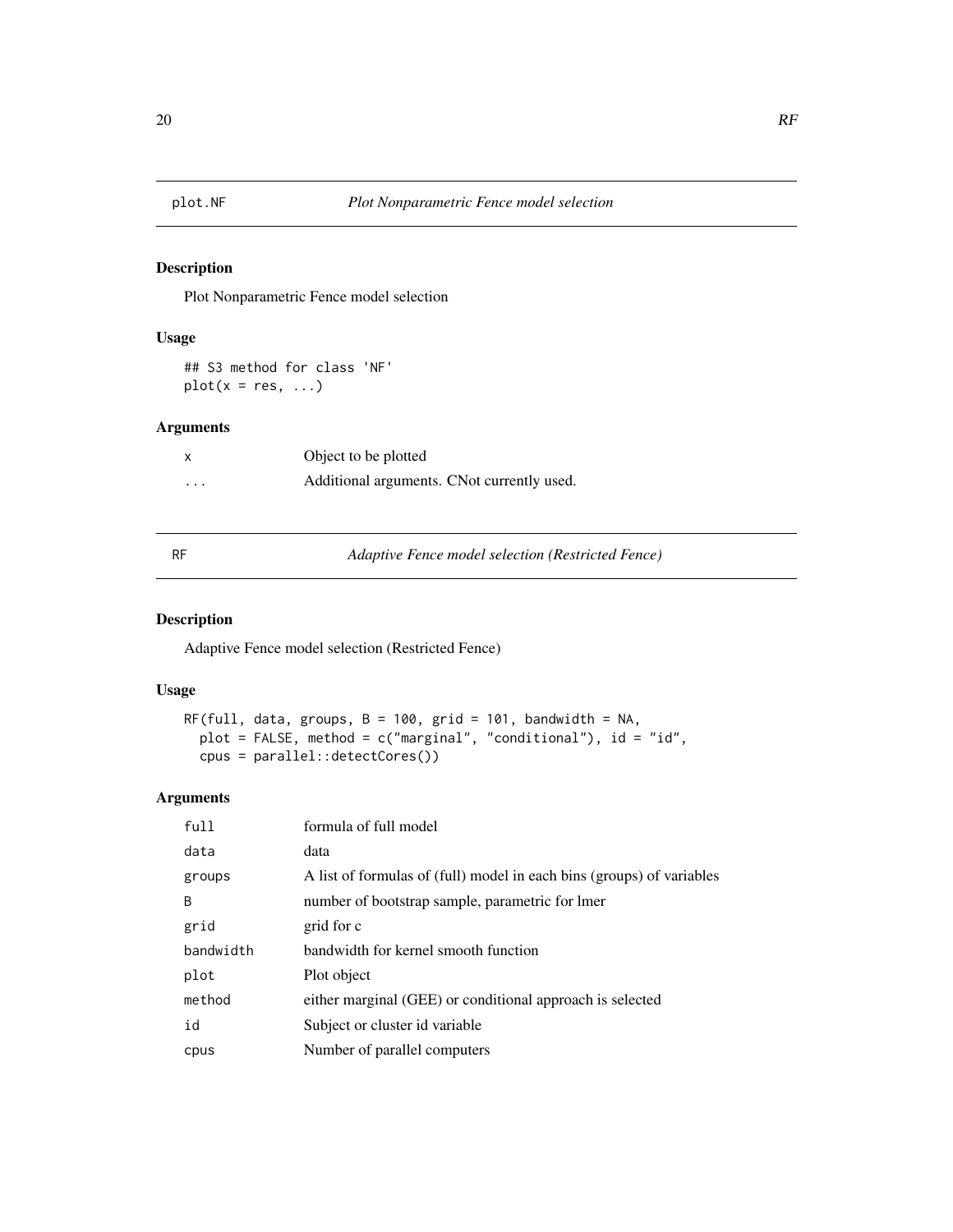#### Details

In Jiang et. al  $(2008)$ , the adaptive c value is chosen from the highest peak in the  $p^*$  vs. c plot. In Jiang et. al (2009), 95% CI is taken into account while choosing such an adaptive choice of c. In Thuan Nguyen et. al (2014), the adaptive c value is chosen from the first peak. This approach works better in the moderate sample size or weak signal situations. Empirically, the first peak becomes highest peak when sample size increases or signals become stronger

## Value

| models             | list all model candidates in the model space                                                                                |  |
|--------------------|-----------------------------------------------------------------------------------------------------------------------------|--|
| B                  | list the number of bootstrap samples that have been used                                                                    |  |
| lack_of_fit_matrix |                                                                                                                             |  |
|                    | list a matrix of Qs for all model candidates (in columns). Each row is for each<br>bootstrap sample                         |  |
| Od_matrix          | list a matrix of QM - QM tilde for all model candidates. Each row is for each<br>bootrap sample                             |  |
| bandwidth          | list the value of bandwidth                                                                                                 |  |
| model_mat          | list a matrix of selected models at each c values in grid (in columns). Each row<br>is for each bootstrap sample            |  |
| freq_mat           | list a matrix of coverage probabilities (frequency/smooth frequency) of each<br>selected models for a given c value (index) |  |
| C                  | list the adaptive choice of c value from which the parsimonious model is selected                                           |  |
| sel_model          | list the selected (parsimonious) model given the adaptive c value                                                           |  |

#### Note

bandwidth =  $(cs[2] - cs[1]) * 3$ . So it's chosen as 3 times grid between two c values.

#### References

- Jiang J., Rao J.S., Gu Z., Nguyen T. (2008), Fence Methods for Mixed Model Selection. The Annals of Statistics, 36(4): 1669-1692
- Jiang J., Nguyen T., Rao J.S. (2009), A Simplified Adaptive Fence Procedure. Statistics and Probability Letters, 79, 625-629
- Thuan Nguyen, Jiming Jiang (2012), Restricted fence method for covariate selection in longitudinal data analysis. Biostatistics, 13(2), 303-314
- Thuan Nguyen, Jie Peng, Jiming Jiang (2014), Fence Methods for Backcross Experiments. Statistical Computation and Simulation, 84(3), 644-662

## Examples

```
## Not run:
r =1234; set.seed(r)
n = 100; p=15; rho = 0.6beta = c(1,1,1,0,1,1,0,1,0,0,1,0,0,0,0) # non-zero beta 1,2,3, V6, V7, V9, V12
id = rep(1:n, each=3)
```
 $RF$  21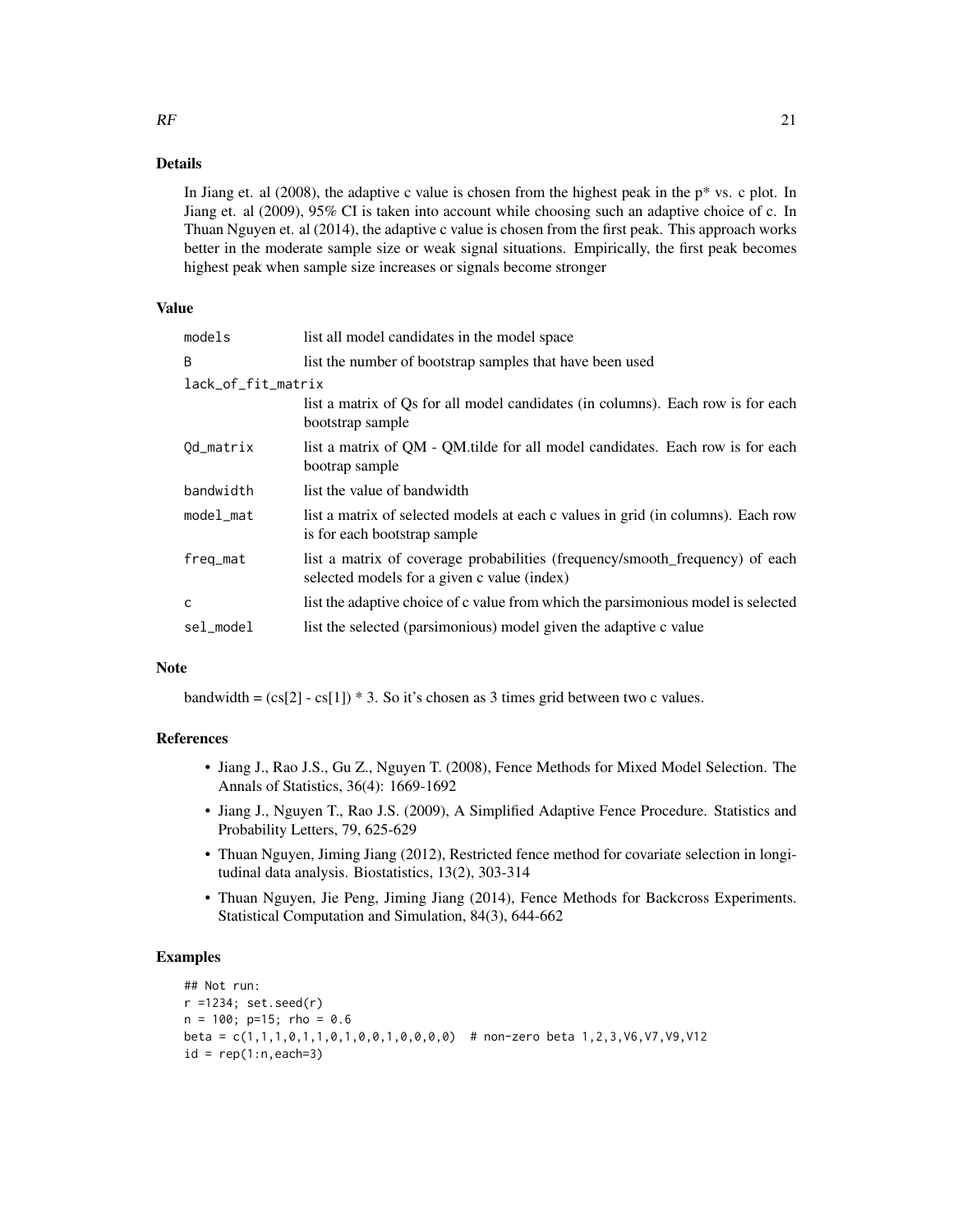```
V.1 = rep(1, n*3)I.1 = \text{rep}(c(1, -1), \text{each}=150)I.2a = rep(c(0,1,-1),n)I.2b = rep(c(0,-1,1),n)x = matrix(rnorm(n*3*11), nrow=n*3, ncol=11)x = \text{cbind}(\text{id}, V.1, I.1, I.2a, I.2b, x)R = diag(3)for(i in 1:3){
for(j in 1:3){
   R[i,j] = rho^(abs(i-j))}
}
e=as.vector(t(mvrnorm(n, rep(0, 3), R)))
y = as.vector(x[, -1]%*%beta) + e
data = data-frame(x, y)raw = "y ~ V.1 + I.1 + I.2a +I.2b"for (i in 6:16) { raw = paste0(raw, "+V", i)}; full = as.formula(raw)
bin1="y ~ V.1 + I.1 + I.2a +I.2b"
for (i in 6:8) { bin1 = paste0(bin1, "+V", i)}; bin1 = as.formula(bin1)
bin2="y \sim V9"
for (i in 10:16){ bin2 = paste0(bin2, "+V", i)}; bin2 = as.formula(bin2)
# May take longer than 30 min since there are two stages in this RF procedure
obj1.RF = RF(full = full, data = data, groups = list(bin1,bin2), method="conditional")
obj1.RF$sel_model
obj2.RF = RF(full = full, data = data, groups = list(bin1,bin2), B=100, method="marginal")
obj2.RF$sel_model
```

```
## End(Not run)
```
summary.AF *Summary Adaptive Fence model selection*

#### Description

Summary Adaptive Fence model selection

#### Usage

```
## S3 method for class 'AF'
summary(object = res, ...)
```

| object                  | Object to be summarized                |
|-------------------------|----------------------------------------|
| $\cdot$ $\cdot$ $\cdot$ | addition arguments. Not currently used |

<span id="page-21-0"></span>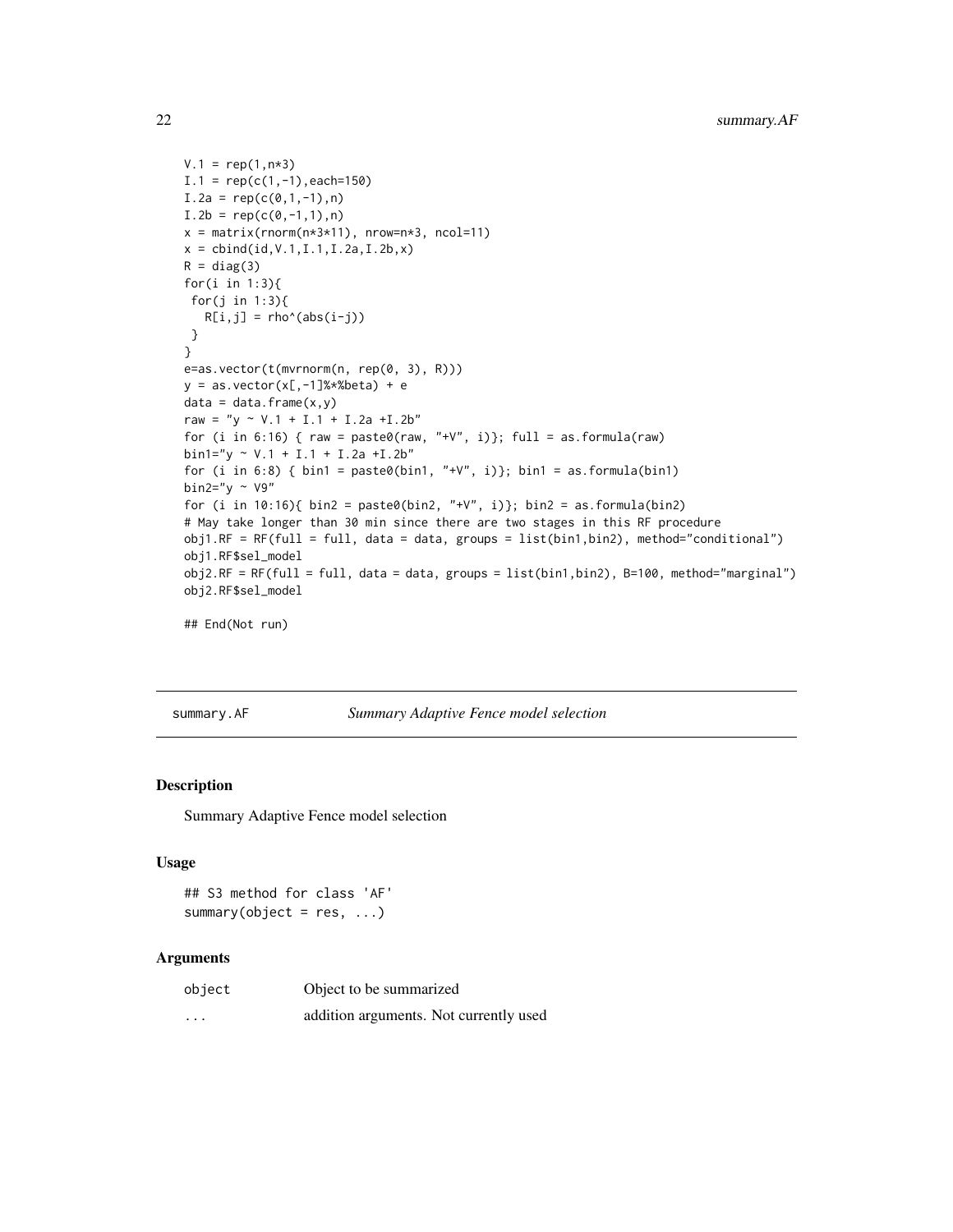<span id="page-22-0"></span>

Summary Nonparametric Fence model selection

## Usage

```
## S3 method for class 'NF'
summary(object = res, ...)
```
## Arguments

| object | Object to be summarized                |
|--------|----------------------------------------|
| .      | addition arguments. Not currently used |

X.lmer *X.lmer*

## Description

Data used in the example for X.lmer

## Usage

data(X.lmer)

#### Format

A data frame with 10 variables: